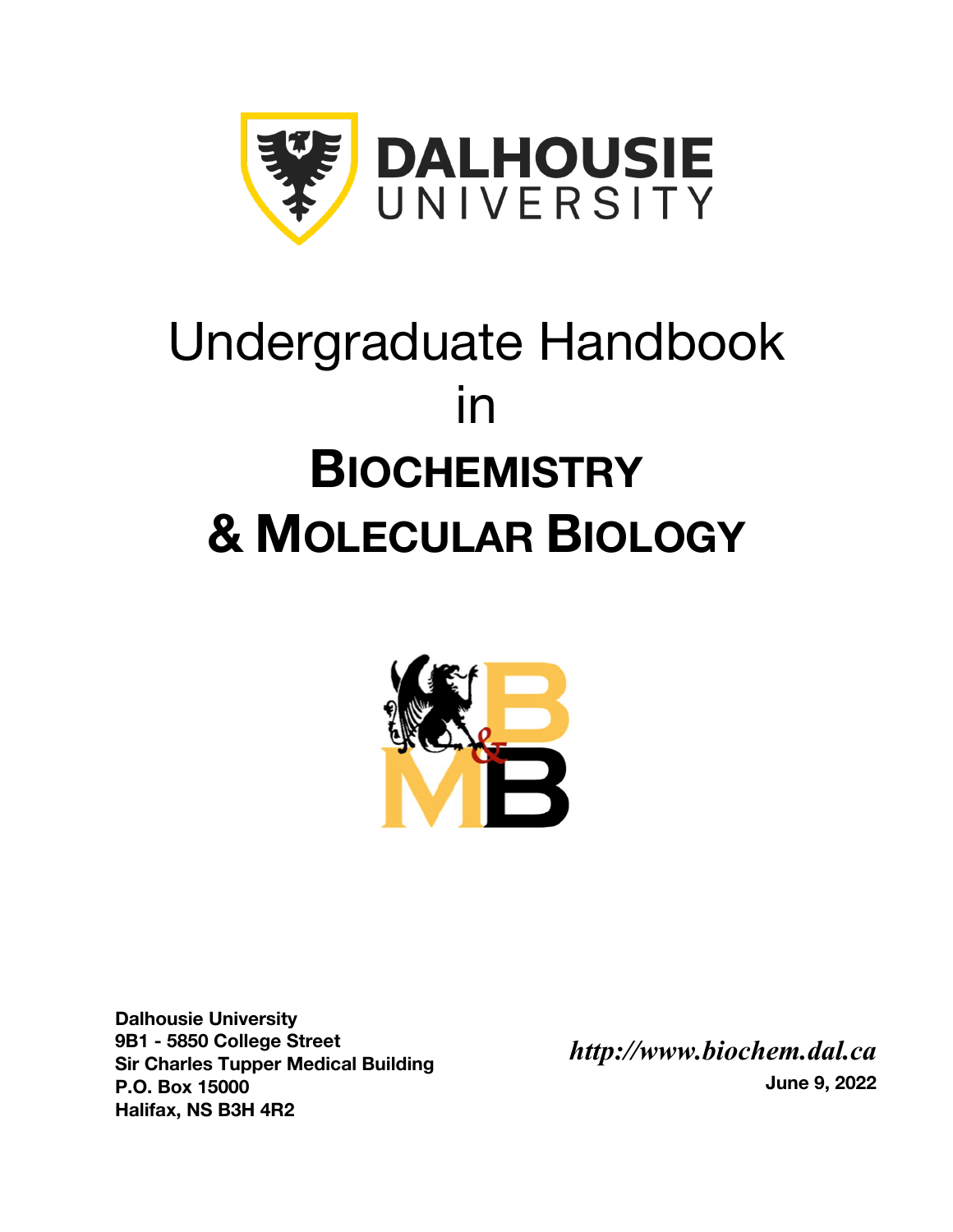## **Table of Contents**

| Table 1. EMPLOYMENT OPPORTUNITIES FOR BIOCHEMISTS 5                          |  |
|------------------------------------------------------------------------------|--|
|                                                                              |  |
|                                                                              |  |
|                                                                              |  |
|                                                                              |  |
|                                                                              |  |
|                                                                              |  |
|                                                                              |  |
|                                                                              |  |
| Table 3. DOUBLE MAJOR DEGREE IN BIOCHEM AND MICRO  10                        |  |
| Table 4. DOUBLE MAJOR DEGREE IN BIOCHEM AND NESC 11                          |  |
| Table 5. DOUBLE MAJOR DEGREE IN BIOCHEM AND ESS 12                           |  |
| Table 6. DOUBLE MAJOR DEGREE IN BIOCHEM AND ARTS <sup>a</sup> 13             |  |
|                                                                              |  |
|                                                                              |  |
|                                                                              |  |
|                                                                              |  |
|                                                                              |  |
|                                                                              |  |
|                                                                              |  |
|                                                                              |  |
|                                                                              |  |
| Table 8. 1000 & 2000 LEVEL COURSES COMPLEMENTARY TO BIOCHEMISTRY             |  |
|                                                                              |  |
|                                                                              |  |
| Table 9. COMBINED HONOURS DEGREE IN BIOCHEM AND CHEM 21                      |  |
| Table 10. COMBINED HONOURS DEGREE IN BIOCHEM AND MICRO22                     |  |
| Table 11. COMBINED HONOURS DEGREE IN BIOCHEM AND BIOL 23                     |  |
| Table 12. COMBINED HONOURS DEGREE IN BIOCHEM AND NESC 24                     |  |
| Table 13. COMBINED HONOURS DEGREE IN BIOCHEM AND ESS25                       |  |
| Table 14. COMBINED HONOURS DEGREE IN BIOCHEM AND ARTS <sup>a</sup> 26        |  |
|                                                                              |  |
| Policy for students repeating a BIOC course with an integral lab component28 |  |
|                                                                              |  |
|                                                                              |  |
|                                                                              |  |
|                                                                              |  |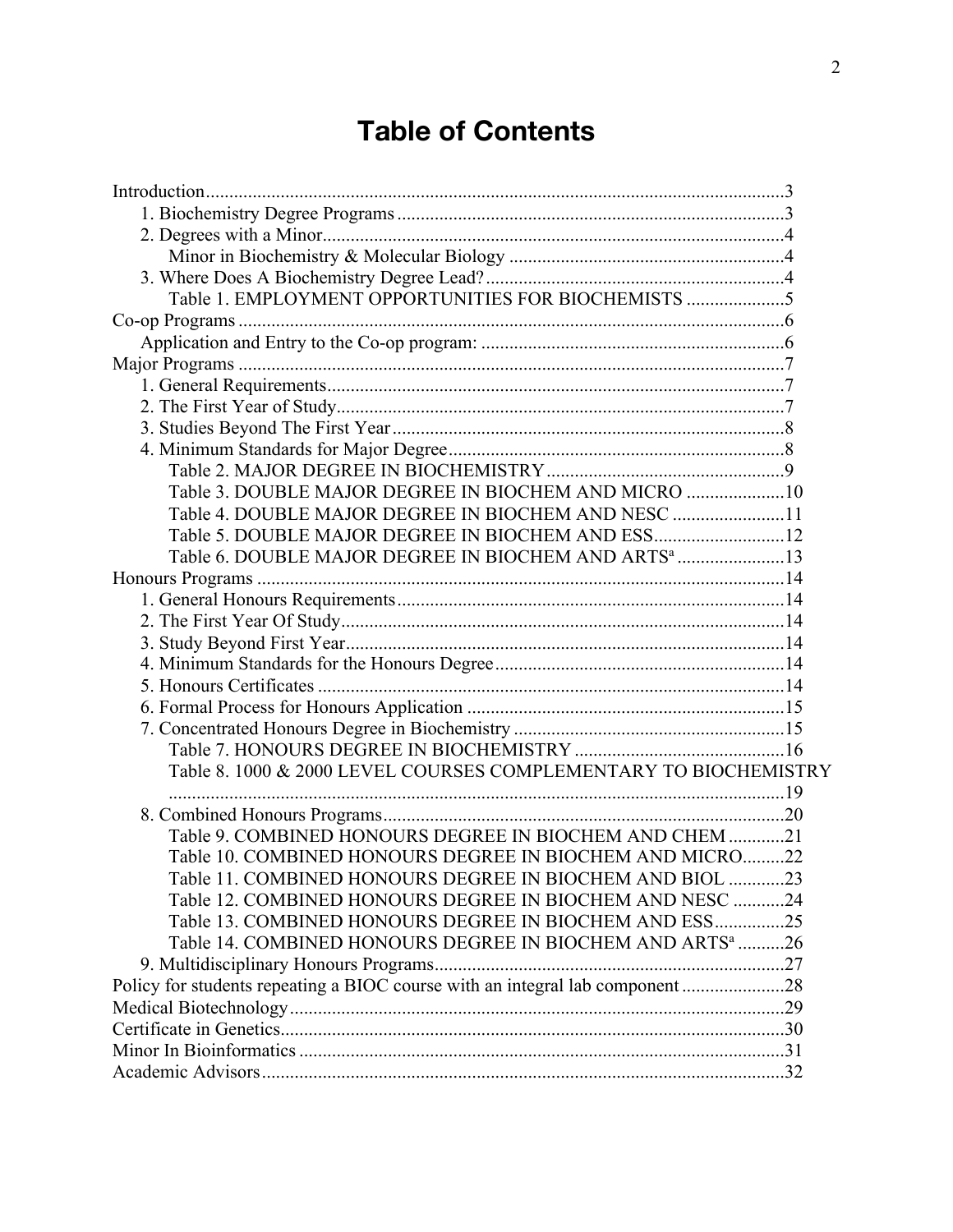## **Introduction**

Biochemistry and Molecular Biology is the study of the molecular basis of life. This science investigates primarily the relationships of structure and function of biological compounds, and the adaptation of structure and function to environmental change. To achieve these goals, biochemistry uses a specific approach that combines basic principles of chemistry, biology, physics, and mathematics to dissect complex biological processes. Molecular biology is concerned more with the regulation and expression of genetic information. Knowledge acquired from investigating simple life forms has helped us to understand similar processes in complex organisms, and has resulted in the emergence of common themes in metabolism and in the structure and function of macromolecules. This knowledge allows biochemists and biomedical scientists to develop or improve pharmaceutical, industrial, biotechnological and food products and to monitor deleterious biological processes. It assists biomedical scientists and physicians to define the normal state, to describe the biochemical and molecular basis of disease and to improve diagnosis and therapy.

Many students first become aware of biochemistry and molecular biology while still in high school. In university, first-year biology courses show how biochemical facts and concepts are woven into modern biology, from genetics to ecology. Thus, most science students have a good idea of what biochemistry is all about by the time they choose their second-year courses, and many take some biochemistry as part of their degree programs. But have you thought of making biochemistry your major subject? This booklet shows you how to go about it.

#### *1. Biochemistry Degree Programs*

The Department of Biochemistry and Molecular Biology offers traditional 4-year programs and 4½-year Co-op programs leading to either a **MAJOR** degree or an **HONOURS** degree. Inclusion of three work terms, one of which must be during an academic term, extends the time required for co-op programs, see page 6. The academic requirements are the same for the co-op and traditional degree programs. The first year of all Biochemistry degree programs is mostly concerned with acquiring basic knowledge in related fields such as biology, chemistry, physics and mathematics. During this time students are advised to acquire experience with computers. In subsequent years, specialized courses in biochemistry and related subjects are taken. The Department of Biochemistry places special emphasis on teaching and research in molecular cell biology & molecular genetics, comparative genomics, proteomics & molecular evolution, and structure, function & metabolism of biomolecules. In addition, relevant courses in related subjects are available in the Departments of Medical Neuroscience, Pathology, Pharmacology, Physiology & Biophysics, and Microbiology & Immunology. The Honours program is a concentrated course of study requiring greater focus on biochemistry, a research Project and thesis in the form of a research paper arranged during  $3<sup>rd</sup>$  year and undertaken in 4<sup>th</sup> year, an Honours Qualifying Component, and high academic standards. It is the usual preparation for graduate studies in biochemistry. The Major degree does not require a research project, a qualifying component, as many biochemistry courses, or as high an academic standard. This greater flexibility allows students to broaden their exposure to related subjects and increase their attractiveness to potential employers. The Major program can also be a good preparation for advanced study in related or interdisciplinary subjects if high grades are obtained.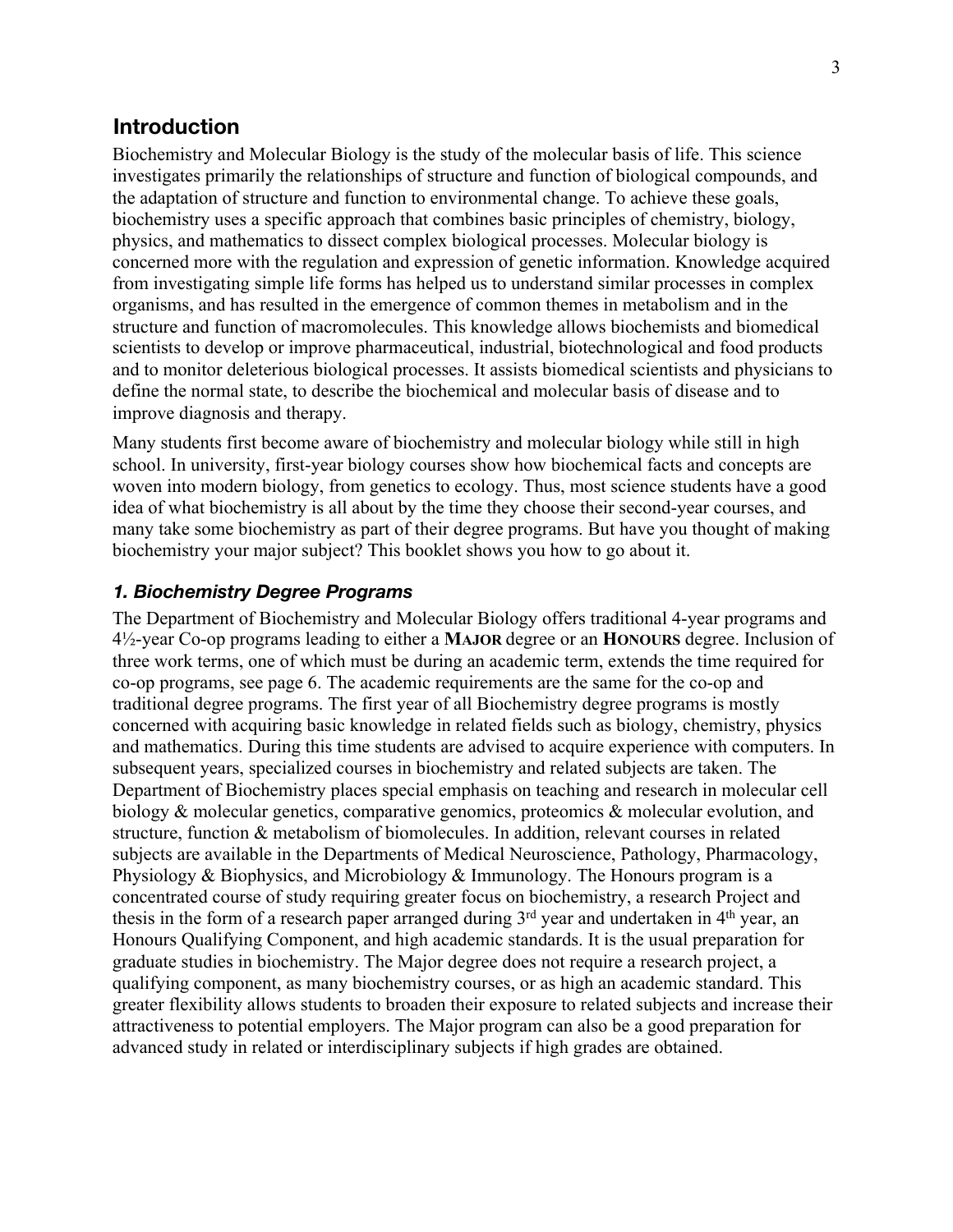#### *2. Degrees with a Minor*

A minor in any subject within the Faculty of Arts and Science will now be available to BSc students. Minors can be added to major or honours degree programs. For most subjects, a minor will require a minimum of 18.0 credit hours beyond the 1000-level in the minor subject in addition to the normal requirements for the major or honours program (no double counting of credit hours). Existing minors available in subjects outside the Faculty of Arts and Science remain unchanged.

#### **Minor in Biochemistry & Molecular Biology**

You must complete 18.0 credit hours in advanced level BIOC courses.

Some non-BIOC courses such as BIOL 2020, BIOL 2030, CHEM 2401 and CHEM 2402 are required for Biochemistry & Molecular Biology degree programs. These non-BIOC courses cannot be counted as part of the eighteen BIOC credit hours required for the minor.

If you are considering a minor in biology or chemistry, courses used to complete program requirements in biochemistry cannot be counted toward the eighteen credit hours of the minor.

#### *3. Where Does A Biochemistry Degree Lead?*

You may hesitate to start an honours program, because standards are higher than for a major degree. If biochemistry really interests you, apply for honours; the switch from honours to major is less complicated than the alternative. We can also plan a course of study for you that stresses biochemistry, but from which you could still graduate after only three years with a 90.0 credit hour degree in Biology or Chemistry should you wish to do so.

These degrees open the door to a variety of careers (Table 1). Many biochemistry graduates find employment in government and industrial laboratories. Government laboratories are concerned with monitoring policies and research in agriculture, fisheries, forestry and public health. The RCMP employs biochemists in forensic science laboratories. There are also opportunities in clinical diagnostic medicine in hospitals and in the numerous companies now providing diagnostic procedures. The pharmaceutical, brewing and food processing industries employ biochemists. Monitoring and control of pollution are also expanding fields for biochemists. Recent advances in molecular biology and genetics have given biochemistry a major role in the biotechnology industry. The creation of many jobs at the B.Sc. level has occurred as the biotechnology industry has moved from a research base to a manufacturing base. Biochemistry will continue to be a very good preparation for the professions of medicine, dentistry and pharmacy. In addition, a biochemistry degree is increasingly used as a preparation for a more diverse range of careers, such as Law, Journalism or Business. Opportunities exist in Universities and Research Institutes for biochemists with postgraduate degrees.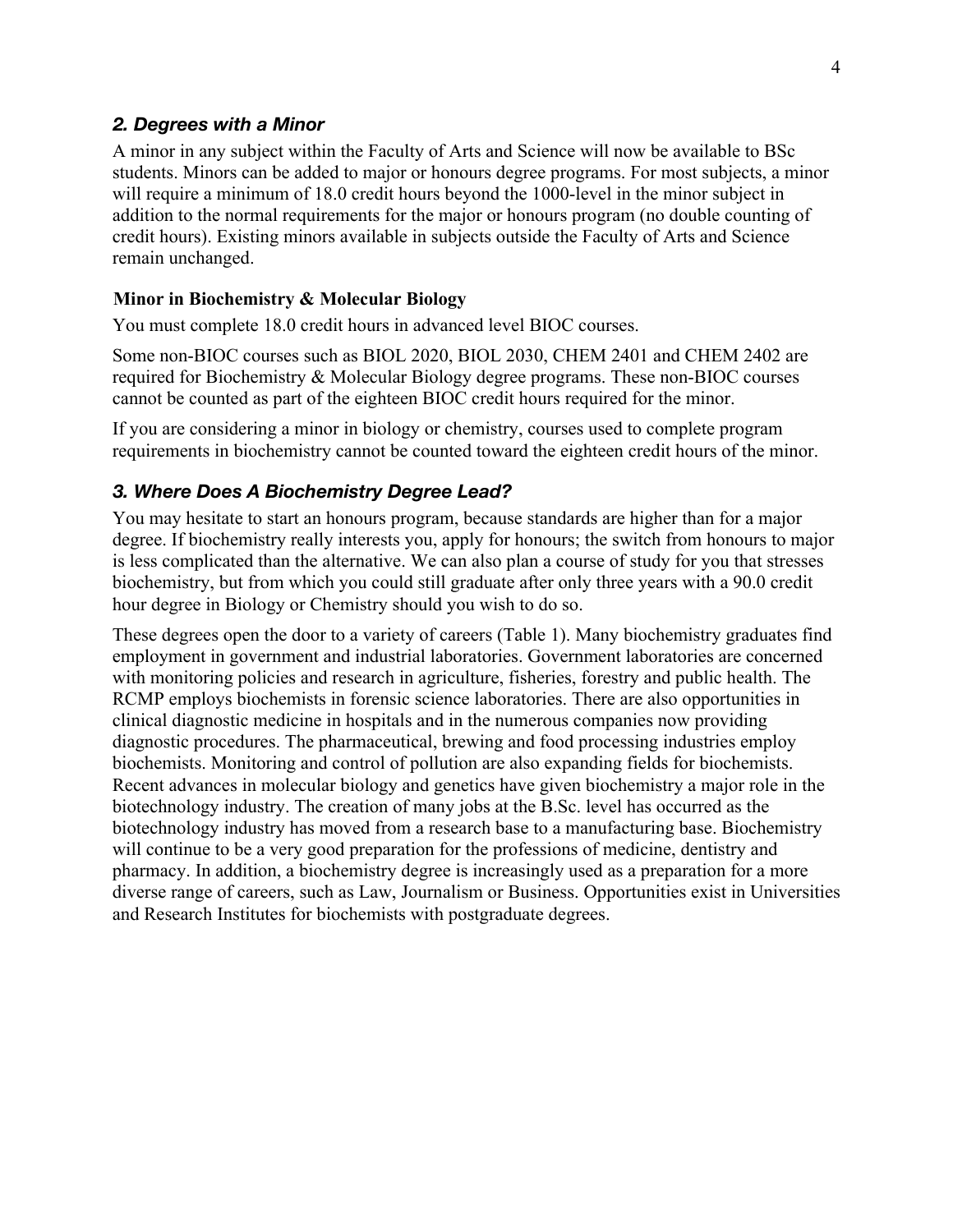|                 | <b>WORKPLACE</b> |             |                      |               |                 |
|-----------------|------------------|-------------|----------------------|---------------|-----------------|
| Degree(s)       | School*          | University* | Government           | Hospital      | <b>Industry</b> |
| <b>Obtained</b> |                  |             | Laboratory           |               |                 |
|                 |                  |             | or Research          |               |                 |
|                 |                  |             | <b>Institute</b>     |               |                 |
| B.Sc.           | (Private)        | Technician, | Technician,          | Medical       | Technician      |
|                 | Science          | Research    | Research             | Technologist  |                 |
|                 | teacher          | Assistant   | Assistant            |               |                 |
| $+B$ .Ed.       | (Public)         | Laboratory  | as B.Sc.             | as B.Sc.      | as B.Sc.        |
|                 | Science          | Instructor, |                      | (perhaps)     |                 |
|                 | teacher          | Technician, |                      | with          |                 |
|                 | T.C. 5/6         | Research    |                      | instructional |                 |
|                 |                  | Assistant   |                      | duties)       |                 |
| $+$ M.Sc.       | $+ B.Ed.$        | Laboratory  | as $B.Sc$ .          | Higher grade  | as B.Sc.        |
|                 | T.C. 7           | Instructor, | (higher)             | Technologist  |                 |
|                 |                  | Research    | grade)               | especially    |                 |
|                 |                  | Assistant   |                      | with          |                 |
|                 |                  |             |                      | M.Sc. in      |                 |
|                 |                  |             |                      | Pathology     |                 |
| $+ Ph.D.$       | $+ B.Ed.$        | Research    | Research             | Supervisory   | Research        |
|                 | T.C. 8           | Associate,  | Scientist $\ddagger$ | Technologist  | Scientist       |
|                 |                  | Professor   |                      | (perhaps)     |                 |
|                 |                  |             |                      | with          |                 |
|                 |                  |             |                      | university    |                 |
|                 |                  |             |                      | duties)       |                 |

**Table 1. EMPLOYMENT OPPORTUNITIES FOR BIOCHEMISTS**

\* Administrative posts in schools and government education departments generally require a graduate degree: this is usually a M.A. or M.Ed. rather than an M.Sc.

\*\* National Research Council, Departments of Agriculture, National Health and Welfare, Environment, Fisheries and Oceans, National Defense and Atomic Energy of Canada.

† Information is for large teaching hospitals; smaller hospitals usually prefer a R.T. or A.R.T. Diploma, which certifies training as a medical laboratory worker.

†† Brewing, Pharmaceuticals, Food, or Cosmetics: Graduates often enter marketing or management, especially if combined with training in commerce. The Biotechnology Industry is seeing almost explosive growth currently, and will continue to maintain a high level of demand for qualified Biochemists.

‡ Many will eventually become administrators.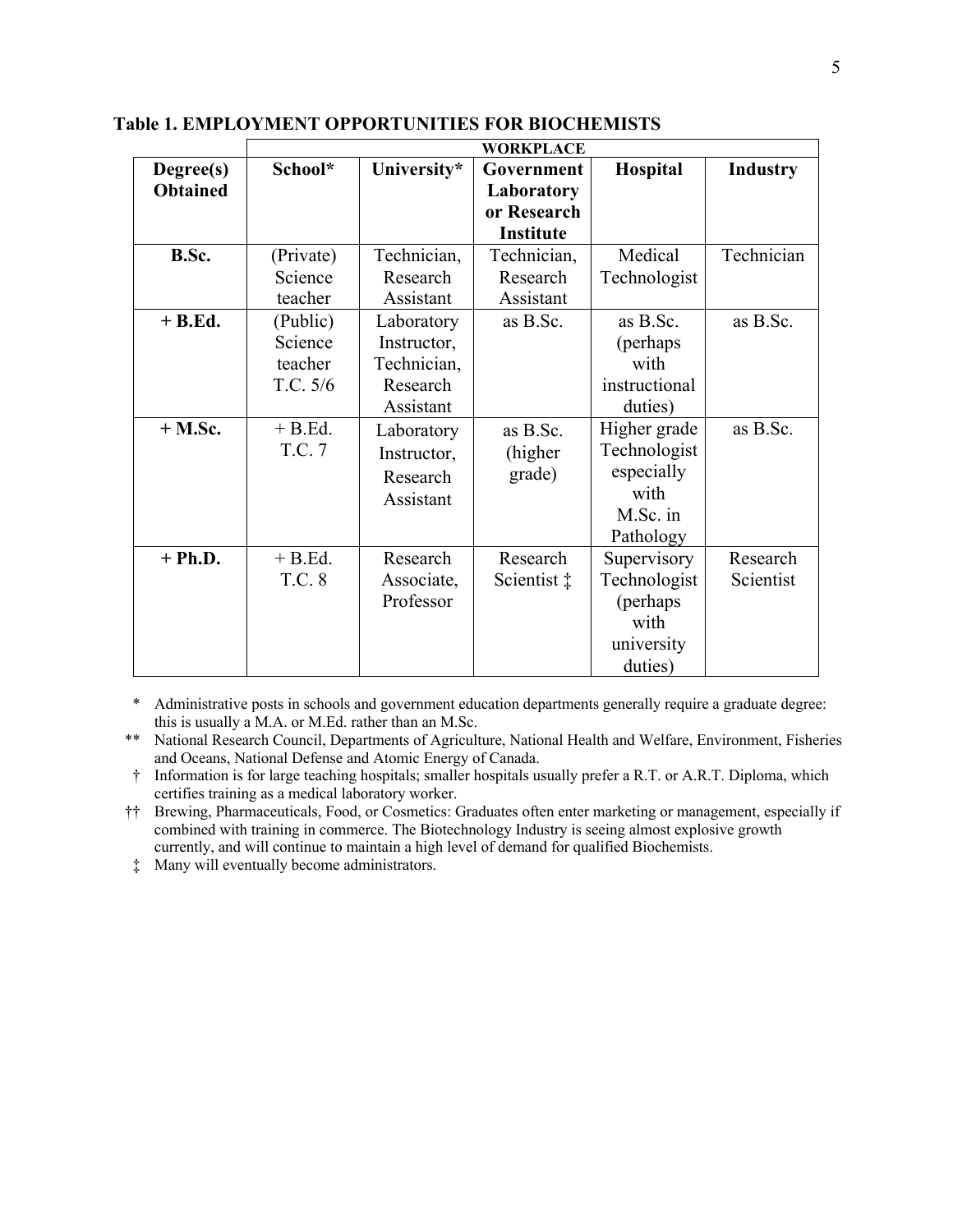## **Co-op Programs**

The Department of Biochemistry and Molecular Biology offers a Co-operative Education program to a limited number of highly qualified students. This program supplements the honours, combined honours or major degree with organized work terms. When you combine Biochemistry with a subject where there is no Co-op option, the majority of advanced credit hours must be in Biochemistry. You may take the work terms in industry, in government, university or research institutes. Conclude each with a mandatory written report. Three work terms are included in the program. Work terms may begin in the summer following the  $2<sup>nd</sup>$  year or 3<sup>rd</sup> year of study. At least one work term must be in the fall or winter term and the program must end with an academic term.

Students in co-op programs fulfill all the academic course requirements of the regular B.Sc. programs. At the price of an extra term, co-op students gain some definite advantages. They acquire valuable experience in day-to-day laboratory work, exposure to problem solving and involvement with developing technologies. These experiences widen the horizons of students and give them practical biochemistry knowledge. They obtain direct exposure to potential careers and they also benefit from day-to-day contact with working professionals. Thus, co-op students are better prepared to compete for employment opportunities after graduation. Students receive a salary from the employer during the work term.

#### *Application and Entry to the Co-op program:*

Students wishing to enroll in this program must first consult with the department's co-op advisor. Applications can be submitted after the  $1<sup>st</sup>$  academic year or after the  $2<sup>nd</sup>$  academic year by August  $1<sup>st</sup>$ . Acceptance into the co-op program requires a grade point average of 3.0 or better. Successful applicants must include a Professional Development course (SCIE 2800, a non-credit seminar class) to prepare them for the first work term experience. In subsequent years co-op honours students must maintain a minimum 3.0 GPA in the relevant science subjects normally required for the degree as well as in the work terms. This level of achievement is the same as required for the honours degree. The minimum GPA for co-op major students is 3.0, which is well above the usual minimum required for the major degree. The University regards work terms as part of the total academic program. A comprehensive report is required for each work term. Although not included in the GPA calculation, the department grades your reports and marks are recorded on the student's transcript. The university charges an additional fee for each work term. The usual sequence of academic and work terms is shown below.

|      |        | CO-OI TROGRAM WORR TERM SCHEDULE |               |
|------|--------|----------------------------------|---------------|
| Year | Fall   | Winter                           | <b>Summer</b> |
|      | Acad   | Acad                             |               |
|      | Acad   | Acad                             | Work 1        |
| Ш    | Acad   | Acad                             | Work 2        |
|      | Work 3 | Acad                             |               |
|      | Acad   |                                  |               |

| <b>CO-OP PROGRAM WORK TERM SCHEDULE</b> |
|-----------------------------------------|
|-----------------------------------------|

Department Co-op Advisor: Dr. H-S. Ro, 902-494-2367, hyo-sung.ro@dal.ca **Additional information from the Faculty of Science Co-operative Education Office 1390 LeMarchant Street. Phone: (902) 494-2044, scicoop@dal.ca, http://www.dal.ca/scicoop/**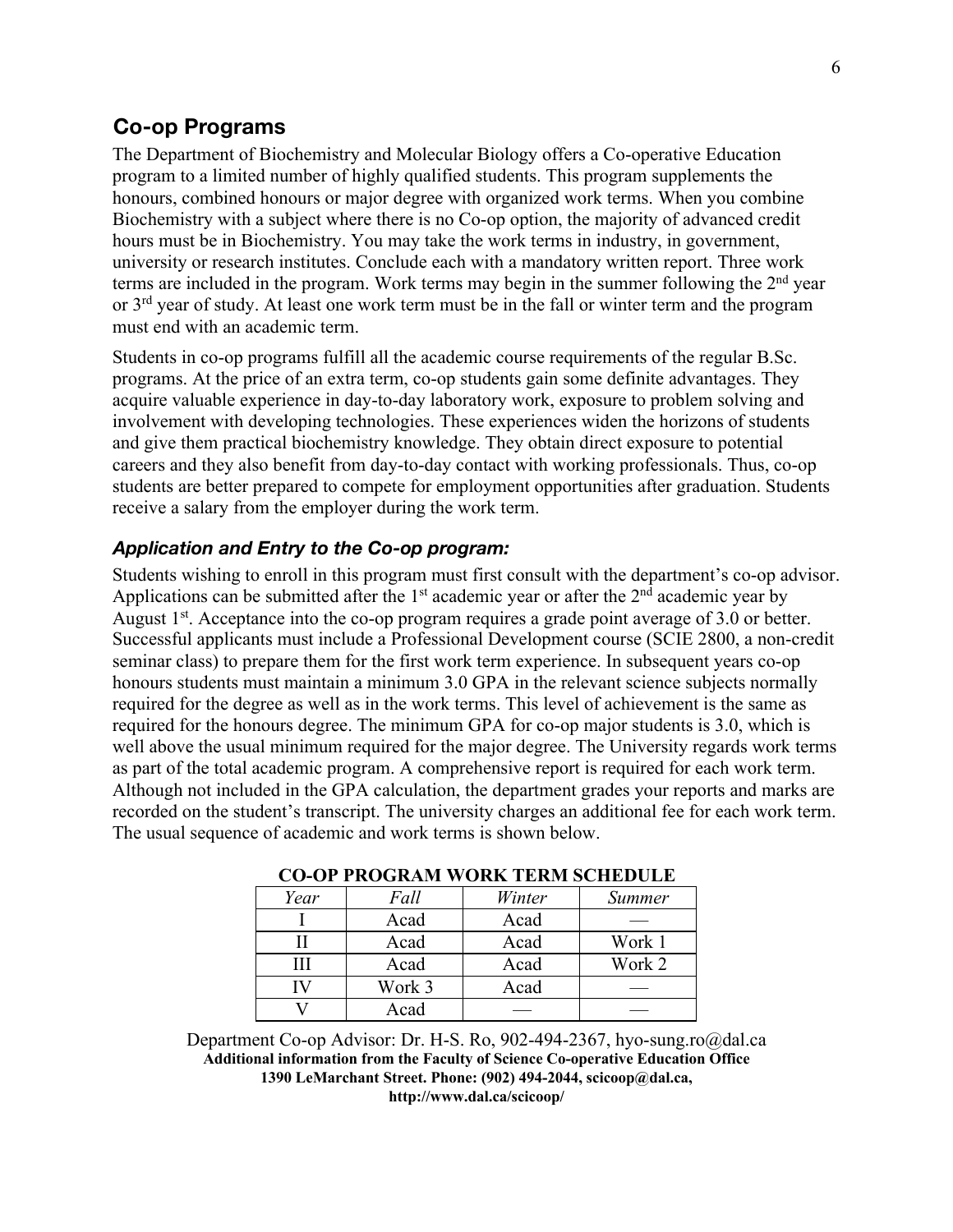## **Major Programs**

Satisfying and rewarding careers are open to biochemistry graduates who do not have an honours degree. The major degree gives you a chance to study all aspects of biochemistry (Table 2) with more choice than is possible in an honours program (Table 4). Select many of your courses to coincide your own special interests, or to broaden your scientific or general education. For example, a program consisting of the required and recommended courses, together with twelve credit hours in each of physics and geology, would be an excellent preparation for a career as a science teacher. Inclusion of a significant number of Commerce courses will help prepare for a career in science and technology based industry.

#### *1. General Requirements*

- (a) *Major* 120.0 credit hours are required with at least 72.0 beyond the 1000 level. These must include 6.0 credit hours each in (1) mathematics, (2) in language/humanities and (3) in social science. An approved writing course is mandatory. In the major area of study, at least 30.0 and not more than 60.0 credit hours beyond the 1000 level are required with at least 18.0 of these credit hours beyond the 2000 level. Students should consult an advisor in the Biochemistry Department for acceptance into this program.
- (b) In addition to the Biochemistry credit hours discussed below, our program includes 6.0 credit hours each of the required Chemistry and Biology courses.
- (c) *Major with Minor in Business* In addition to the general requirements for the Major, 33.0 credit hours in Business are required. Of these, 27.0 should be beyond the 1000 level and at least 6.0 credit hours should be at the 3000 or 4000 level. ECON 1101 & 1102 and COMM 1010, 1501, 2101, 2202, 2303, 2401 and 3511 must be included in the 33.0 credit hours. Students must consult advisors in both departments.
- (d) *Double Major programs* A total of at least 60.0 and not more than 84.0 credit hours (beyond the 1000 level) are required in two subject areas, which are usually but not necessarily, related. No more than 48.0 and no less than 30.0 credit hours may be in either subject. At least 12.0 credit hours in each subject must be beyond the 2000 level. Other requirements are as described for the Major program. When combining a science subject with a non-science subject, the larger number of advanced credit hours must be in the science subject to qualify for a B.Sc. Students must consult advisors in both departments.

#### *2. The First Year of Study*

Biochemists use the concepts and techniques of both biology and chemistry, so that introductory courses in these subjects are prerequisites for all biochemistry courses. All students must complete 6.0 credit hours in each of chemistry (CHEM  $1011 + 1012$  or equivalent) and in biology (BIOL 1010 + 1011 or 1020 + 1021). These courses must be passed with at least a B- grade. Students must also complete 6.0 credit hours in mathematics: MATH 1000 or 1215 and MATH 1010 or 1060. Please note that if you wish to take CHEM 2301 you must take MATH 1000; CHEM 2304 requires both MATH 1000 and MATH 1010.

During your first two years you must complete 6.0 credit hours in language/humanities and 6.0 credit hours in social science (see Undergraduate Calendar). We suggest that you complete one of these requirements in first year and that it should also satisfy the Writing Course requirement. Although the Writing Courses are chosen with the intent of exercising English Grammar and Composition, they are not so focused. If you would prefer to polish your writing skills, we recommend SCIE 1111, Elements of Writing; these 3.0 credit hours entirely satisfy the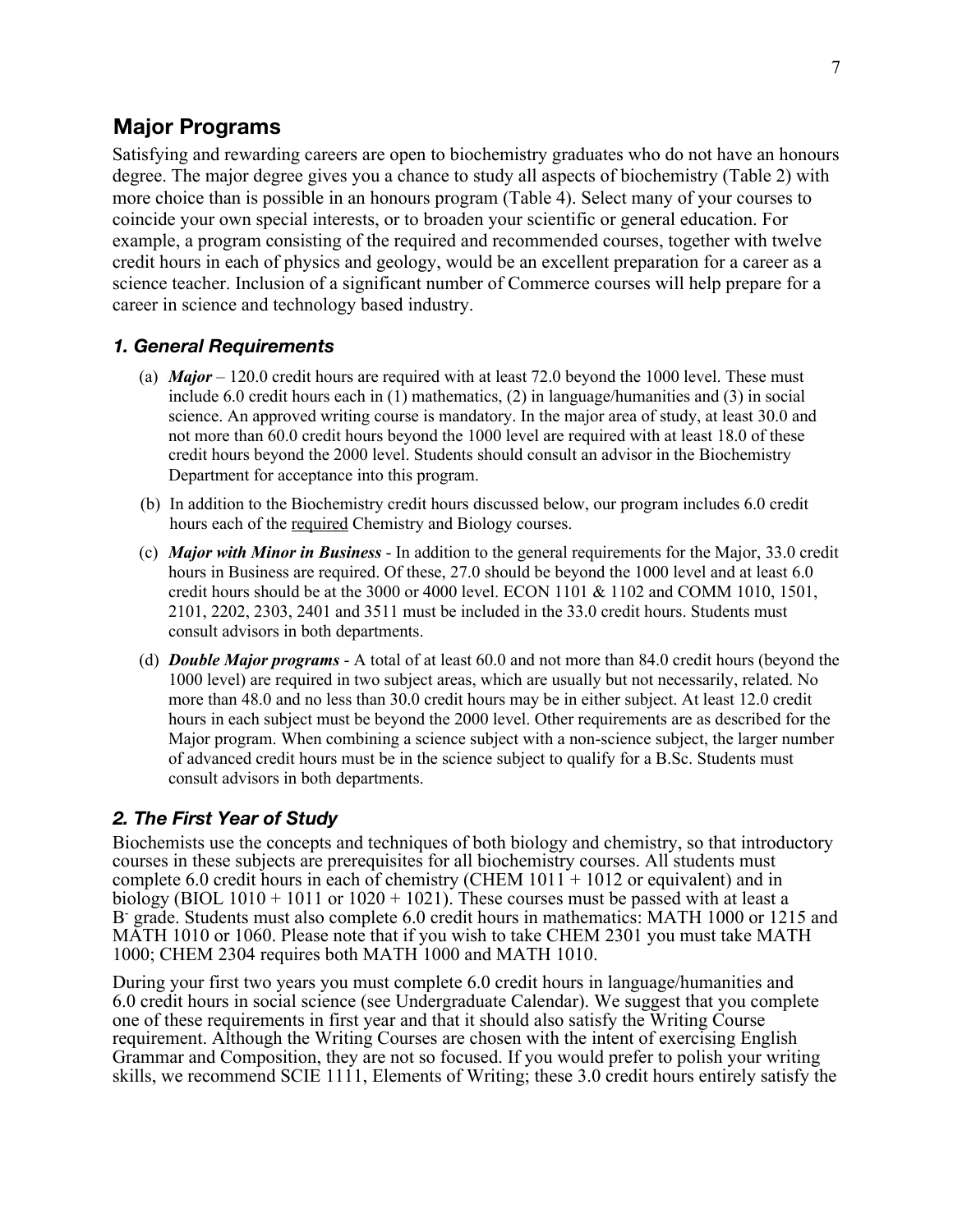Writing Requirement. For the Minor in Business it is probably wise to take COMM 1000 and 1501 in the first year.

Physics, while not required, is highly recommended.

Alternatively, Dalhousie Integrated Science Program (DISP) options that provide the equivalent of the first-year requirements to enter second year biochemistry courses can be taken provided you obtain a B- grade or better. In most cases, adding PHIL 1050 in conjunction with SCIE 15XX completes the 30.0 credit hour course load in year one. You must take an additional 3.0 credit hours in language/humanities in the years to follow to meet Bachelor of Science requirements.

#### *3. Studies Beyond The First Year*

(a) *Required Courses* - The second- and third-year biochemistry (BIOC 2300, 2610, 3300, 3400, 3700) are designed to give you a broad biochemical background; they must be included in your program. Cell Biology (BIOL 2020), Genetics & Molecular Biology (BIOL 2030) and Organic Chemistry (CHEM 2401 + 2402) are prerequisites for third-year biochemistry; these must be taken in your second year. Analytical chemistry (CHEM 2201) can be taken in second year, but does not timetable in year three. You are normally expected to complete the language/humanities and social science requirements by the end of the second year.

At least 15.0 credit hours in biochemistry at the 4000 level are required and a good choice is available. These courses are normally taken in fourth year. BIOC 4604 and 4605 (Research Project I and II) are not required, but may be taken by Major students who obtain a 3.0 grade point average in 3000 level Biochemistry.**‡**

- (b) *Major with Minor in Business* COMM 2101, 2202, 2303, 2401, 3511 plus 12.0 credit hours (at least one beyond the 2000 level) are required. The order in which they are taken is determined by the prerequisites for the more advanced courses.
- (c) *Recommended Courses* see **Table 2**
- (d) *Electives*  Any course for which you have the prerequisites and which can fit into your timetable can form part of your program, including extra biochemistry credit hours. Keep in mind that you need at least 72.0 of the total of 120.0 credit hours beyond the 1000-level.
- (e) *Experiential Learning* (BIOC 3620) The purpose is to provide relevant non-academic learning opportunities outside of regular class-room teaching. It is distinguished from the co-op work term by the amount of work required. It is distinguished from special topics courses and laboratory research project courses in being less focused on academic learning, or in addressing a particular experimental hypothesis. Instead, it is more focused on the application of accumulated skills in a practical context, or learning skills not provided in the regular curriculum, or acquiring relevant experience outside of the university context.

#### *4. Minimum Standards for Major Degree*

First year chemistry and biology must be passed with at least a grade of B<sup>-</sup>. Completion of BIOC 2300, BIOC 2610, BIOL 2020, and BIOL 2030 must meet pre-requisite standards for BIOC 3300, BIOC 3400, and BIOC 3700. You must also achieve a cumulative grade point average of at least 2.0 to graduate.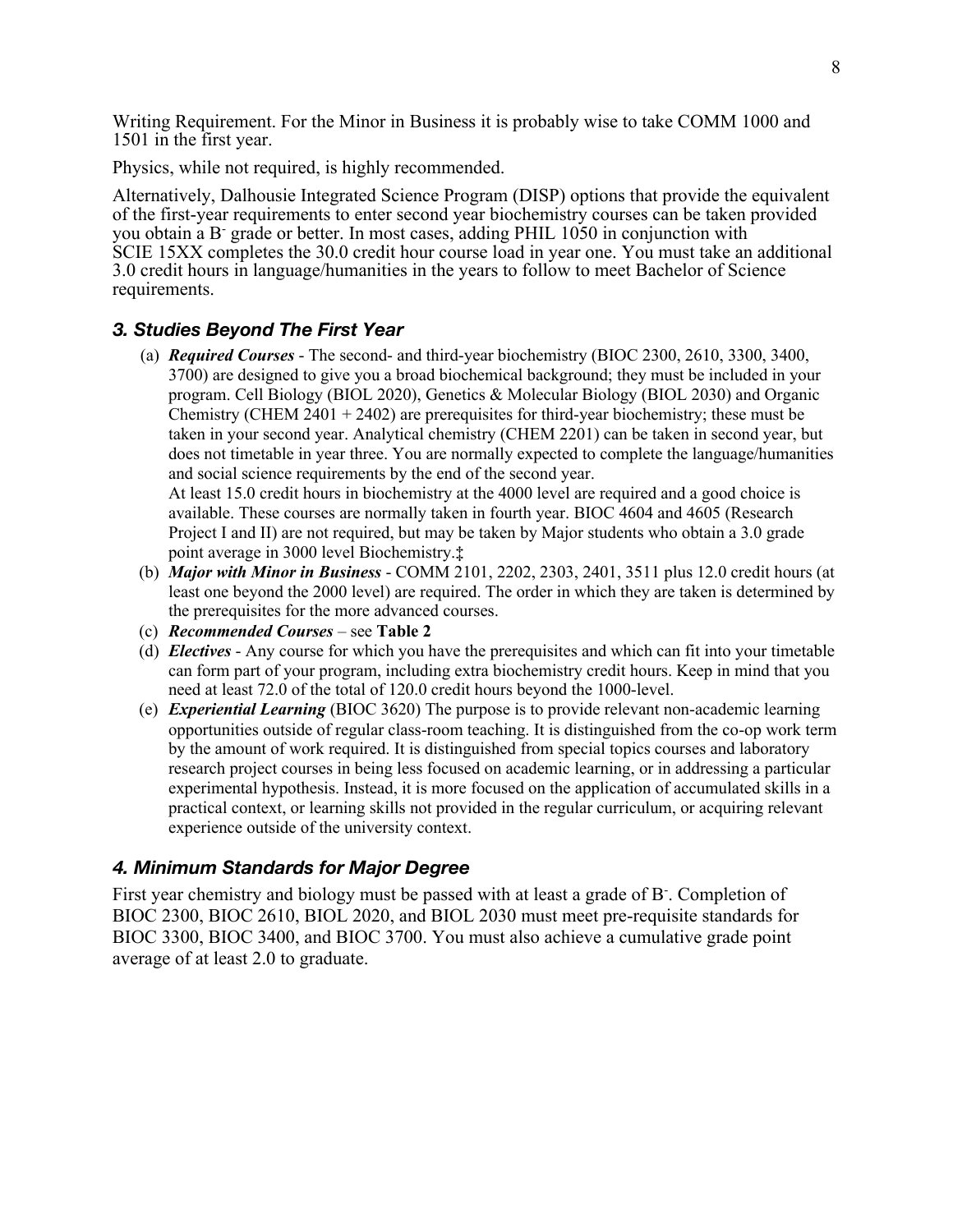| Year         | <b>Courses</b>              | <b>Description</b>                                         |
|--------------|-----------------------------|------------------------------------------------------------|
|              | <b>CHEM 1011 &amp; 1012</b> | Concepts in Chemistry (or equivalent)                      |
|              | <b>BIOL 1010 &amp; 1011</b> | Principles of Biology (or BIOL 1020 & 1021)                |
| I            | MATH                        | 6.0 credit hours (MATH 1000 or 1215 and MATH 1010 or 1060) |
|              | <b>Writing Class</b>        | 6.0 approved credit hours (Requirement I.B in Calendar)    |
|              | <b>Electives</b>            | $6.0$ credit hours <sup>a</sup>                            |
|              | <b>BIOC 2300</b>            | Introduction to Biochemistry                               |
|              | <b>BIOC 2610</b>            | Introductory Biochemistry Lab                              |
|              | <b>BIOL 2020</b>            | Cell Biology                                               |
| $\mathbf{H}$ | <b>BIOL 2030</b>            | Genetics and Molecular Biology                             |
|              | <b>CHEM 2201</b>            | <b>Introductory Analytical Chemistry</b>                   |
|              | <b>CHEM 2401 &amp; 2402</b> | Introductory Organic Chemistry                             |
|              | <b>Electives</b>            | 9.0 credit hours <sup>b</sup>                              |
|              | <b>BIOC 3300</b>            | Intermediary Metabolism                                    |
| Ш            | <b>BIOC 3400</b>            | Nucleic Acid Biochemistry & Molecular Biology              |
|              | <b>BIOC 3700</b>            | <b>Biomolecular Chemistry</b>                              |
|              | <b>Electives</b>            | $21.0$ credit hours <sup>a</sup>                           |
|              | <b>BIOC 3XXX/4XXX</b>       | 15.0 credit hours <sup>b</sup>                             |
| IV           | <b>Electives</b>            | $15.0$ credit hours <sup>a</sup>                           |

**Table 2. MAJOR DEGREE IN BIOCHEMISTRY**

<sup>a</sup> *Recommended Electives* – Almost any course in biology or chemistry will help to give you a wider biochemical perspective. We recommend MICI 2100, 3114, 3115, and 3119 as especially helpful. PHYC 1190 and 1290 (or 1320) – for those who have taken/are taking MATH 1000 and 1010 – or PHYC 1310 and 1320 – for those who have taken/are taking MATH 1215 – are recommended for inclusion in any Biochemistry degree program. It should be noted that PHYC 1310/1320 may be challenging to timetable in year 2.

All BSc students must complete 6.0 credit hours in language/humanities and 6.0 credit hours in social science. <sup>b</sup> MICI 4033 and PHAC 4403 will each be considered equivalent to BIOC 4XXX.03

CHEM 3601 will be considered equivalent to BIOC 3XXX.03

BIOC 3620 may be taken in year three or four. Students can take one experiential learning course in a BSc program.

Please note that for an Honours degree in Biochemistry & Molecular Biology, a single three credit hour BIOC 3XXX-level course other than BIOC 3300, BIOC 3400, and BIOC 3700 can be counted toward the total number of advanced level BIOC credit hours required (maximum of twelve credit hours in BIOC 3XXX).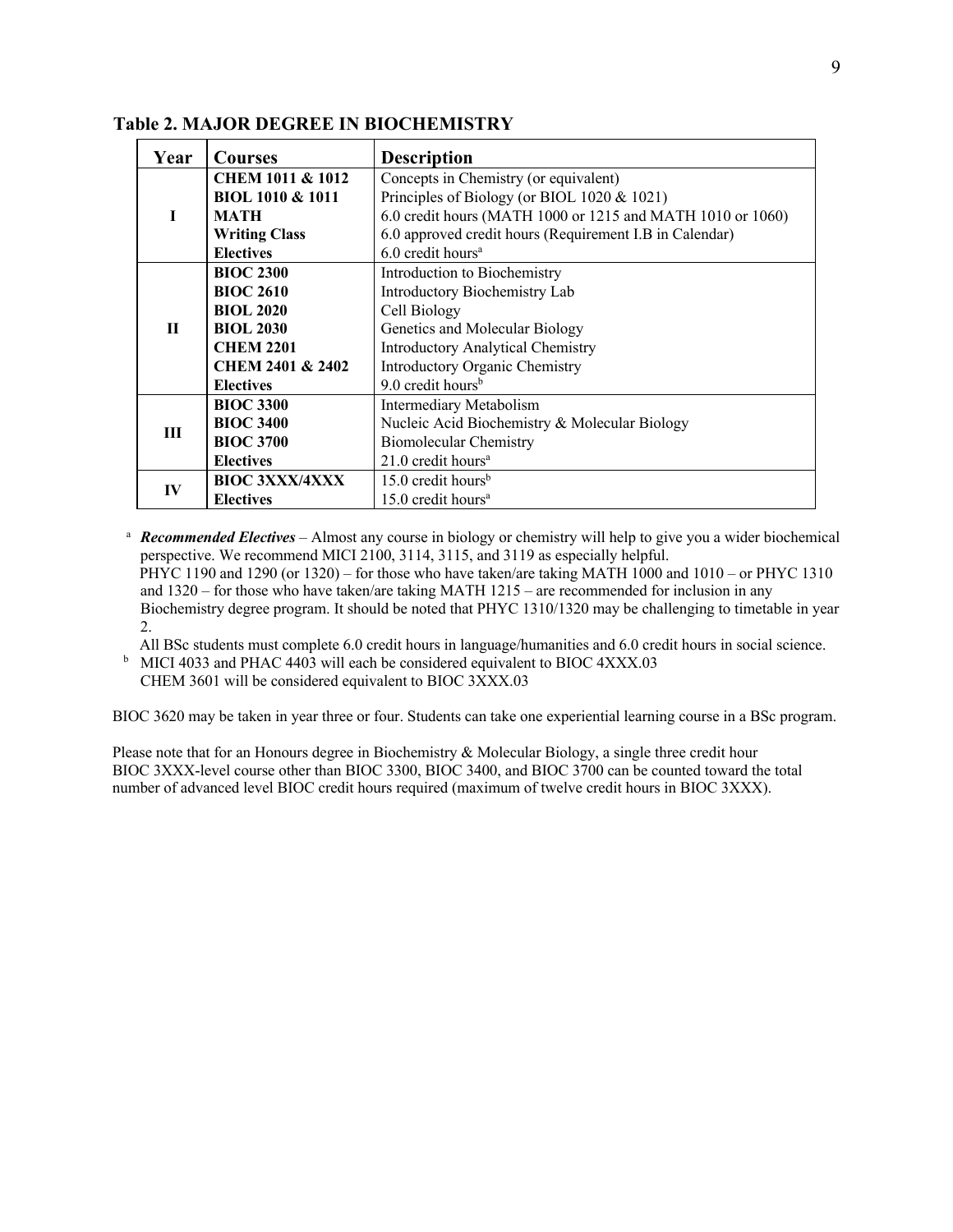| Year         | <b>Courses</b>              | <b>Description</b>                                         |
|--------------|-----------------------------|------------------------------------------------------------|
|              | <b>CHEM 1011 &amp; 1012</b> | Concepts in Chemistry (or equivalent)                      |
|              | <b>BIOL 1010 &amp; 1011</b> | Principles of Biology (or BIOL 1020 & 1021)                |
| Т            | <b>MATH</b>                 | 6.0 credit hours (MATH 1000 or 1215 and MATH 1010 or 1060) |
|              | <b>Writing Class</b>        | 6.0 approved credit hours (Requirement I.B in Calendar)    |
|              | <b>Electives</b>            | 6.0 credit hours <sup>a</sup>                              |
|              | <b>BIOC 2300</b>            | Introduction to Biochemistry                               |
|              | <b>BIOC 2610</b>            | Introductory Biochemistry Lab                              |
|              | <b>BIOL 2020</b>            | Cell Biology                                               |
| $\mathbf{H}$ | <b>BIOL 2030</b>            | Genetics and Molecular Biology                             |
|              | <b>MICI 2100</b>            | Introductory Microbiology & Immunology                     |
|              | <b>MICI 2400</b>            | Lab Methods in Microbiology & Immunology                   |
|              | <b>CHEM 2401 &amp; 2402</b> | Introductory Organic Chemistry <sup>b</sup>                |
|              | <b>Electives</b>            | 6.0 credit hours <sup>a</sup>                              |
|              | <b>BIOC 3300</b>            | Intermediary Metabolism                                    |
|              | <b>BIOC 3400</b>            | Nucleic Acid Biochemistry & Molecular Biology              |
|              | <b>BIOC 3700</b>            | <b>Biomolecular Chemistry</b>                              |
| <b>III</b>   | <b>MICI 3114</b>            | Virology                                                   |
|              | <b>MICI 3115</b>            | Immunology                                                 |
|              | <b>MICI 3119</b>            | Physiology of the Prokaryotic Cell                         |
|              | <b>Electives</b>            | 12.0 credit hours any subject <sup>a</sup>                 |
| IV           | <b>BIOC 4XXX</b>            | 6.0 credit hours <sup>c</sup>                              |
|              | <b>MICI 4XXX</b>            | 3.0 credit hours                                           |
|              | <b>BIOC</b> or MICI         | $9.0$ credit hours <sup>c</sup>                            |
|              | <b>Electives</b>            | 9.0 credit hours <sup>a</sup>                              |

**Table 3. DOUBLE MAJOR DEGREE IN BIOCHEM AND MICRO**

<sup>a</sup> *Recommended Electives* – Almost any course in biology or chemistry will help to give you a wider biochemical perspective.

We recommend CHEM 2201 for developing good analytical/lab skills.

PHYC 1190 and 1290 (or 1320) – for those who have taken/are taking MATH 1000 and 1010 – or PHYC 1310 and 1320 – for those who have taken/are taking MATH 1215 – are recommended for inclusion in any Biochemistry degree program. It should be noted that PHYC 1310/1320 may be challenging to timetable in year 2.

All BSc students must complete 6.0 credit hours in language/humanities and 6.0 credit hours in social science.

<sup>b</sup> CHEM 2441 is not an option for a double major in BIOC and MICI.

<sup>c</sup> MICI 4033 and PHAC 4403 will each be considered equivalent to BIOC 4XXX.03

CHEM 3601 will be considered equivalent to to BIOC 3XXX.03

BIOC 3620 may be taken in year three or four. Students can take one experiential learning course in a BSc program.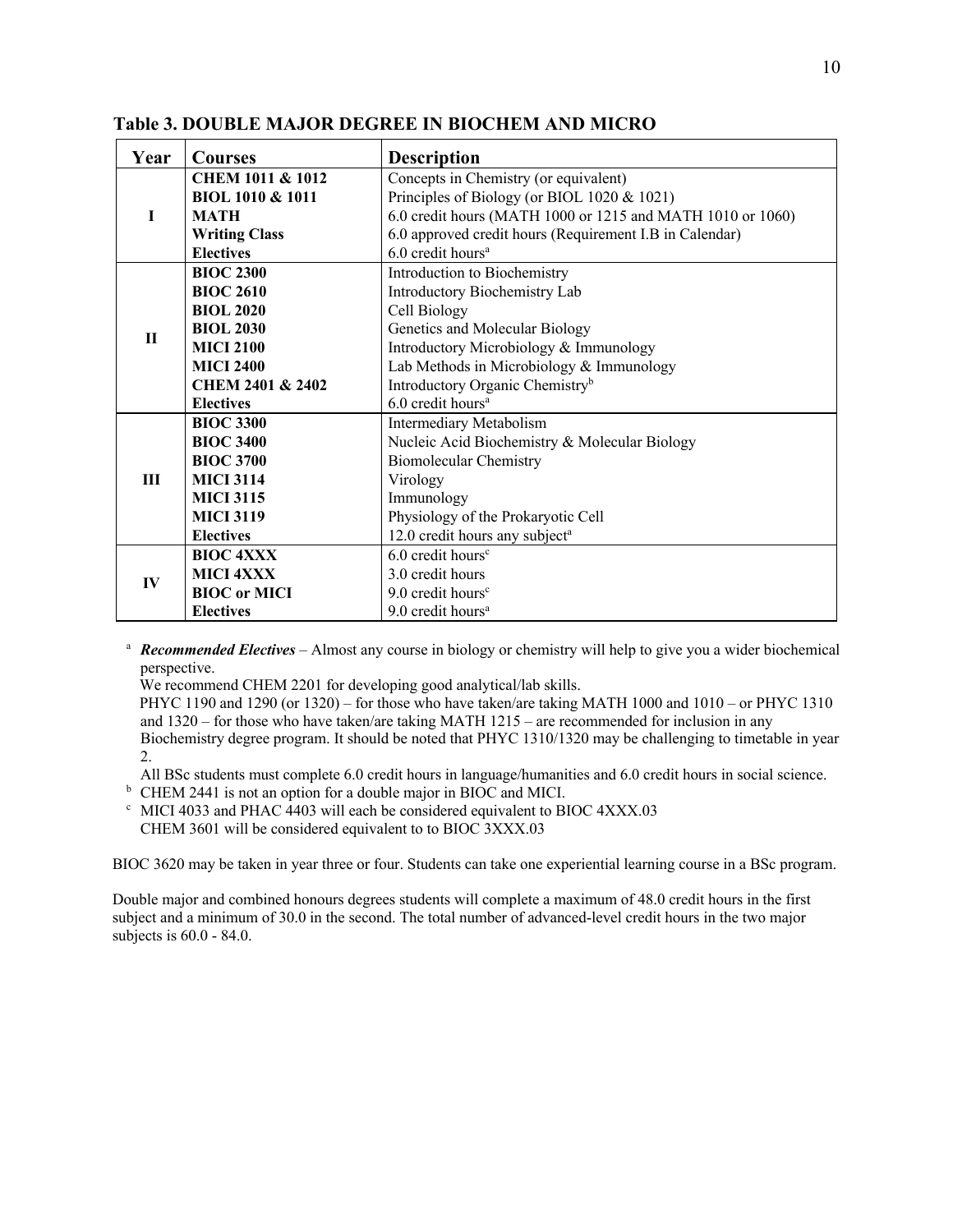| Year         | <b>Courses</b>              | <b>Description</b>                                         |
|--------------|-----------------------------|------------------------------------------------------------|
|              | <b>CHEM 1011 &amp; 1012</b> | Concepts in Chemistry (or equivalent)                      |
|              | <b>BIOL 1010 &amp; 1011</b> | Principles of Biology (or BIOL 1020 & 1021)                |
| I            | <b>MATH</b>                 | 6.0 credit hours (MATH 1000 or 1215 and MATH 1010 or 1060) |
|              | <b>Writing Class</b>        | 6.0 approved credit hours (Requirement I.B in Calendar)    |
|              | PSYO 1XXX                   | PSYO 1011/1012 or PSYO 1021/1022                           |
|              | <b>BIOC 2300</b>            | Introduction to Biochemistry                               |
|              | <b>BIOC 2610</b>            | Introductory Biochemistry Lab                              |
|              | <b>BIOL 2020</b>            | Cell Biology                                               |
|              | <b>BIOL 2030</b>            | Genetics and Molecular Biology                             |
| $\mathbf{H}$ | <b>PSYO 2000</b>            | Methods in Experimental Psychology                         |
|              | <b>NESC 2470</b>            | Introduction to Neuroscience I. Brain Systems              |
|              | <b>NESC 2570</b>            | Introduction to Neuroscience II. Cellular Neurobiology     |
|              | <b>PSYO 2501</b>            | <b>Statistical Methods I</b>                               |
|              | <b>CHEM 2401 &amp; 2402</b> | Introductory Organic Chemistry                             |
|              | <b>BIOC 3300</b>            | Intermediary Metabolism                                    |
|              | <b>BIOC 3400</b>            | Nucleic Acid Biochemistry & Molecular Biology              |
|              | <b>BIOC 3700</b>            | <b>Biomolecular Chemistry</b>                              |
| III          | <b>NESC 2XXX</b>            | 3.0 credit hours                                           |
|              | <b>NESC 3XXX</b>            | 6.0 credit hours chosen from approved NESC lab courses     |
|              | <b>L/H</b> Elective         | 6.0 credit hours in language/humanities (see Calendar).    |
|              | <b>Elective</b>             | 6.0 credit hours                                           |
|              | <b>BIOC 4XXX</b>            | 6.0 credit hours                                           |
| IV           | NESC 3XXX/4XXX              | 6.0 credit hours                                           |
|              | <b>Elective</b>             | 18.0 credit hours                                          |

#### **Table 4. DOUBLE MAJOR DEGREE IN BIOCHEM AND NESC**

MICI 4033 and PHAC 4403 will each be considered equivalent to BIOC 4XXX.03 CHEM 3601 will be considered equivalent to BIOC 3XXX.03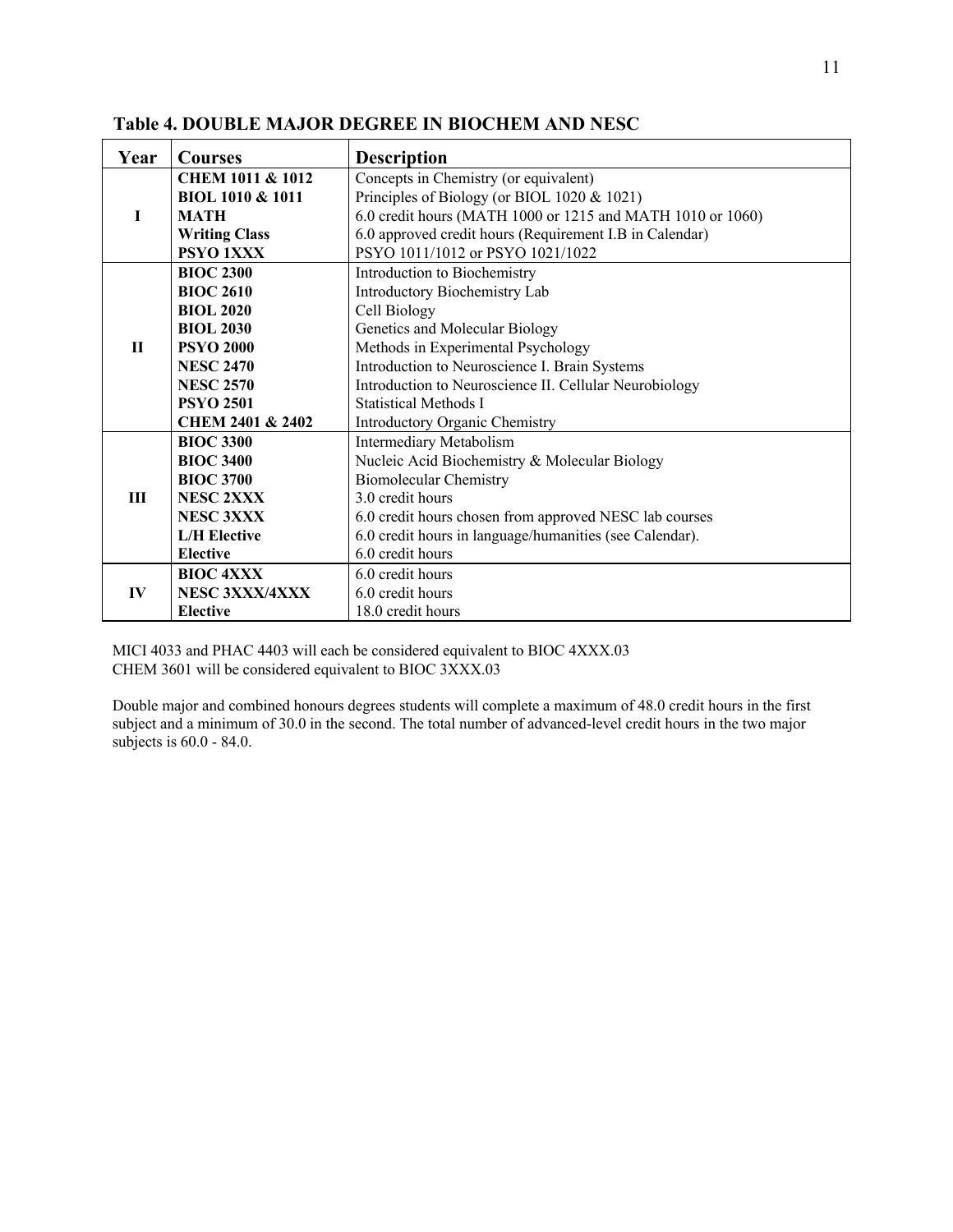| Year        | <b>Courses</b>                     | <b>Description</b>                                         |
|-------------|------------------------------------|------------------------------------------------------------|
|             | CHEM 1011 & 1012                   | Concepts in Chemistry (or equivalent)                      |
|             | <b>BIOL 1010 &amp; 1011</b>        | Principles of Biology (or BIOL 1020 & 1021)                |
|             | <b>MATH</b>                        | 6.0 credit hours (MATH 1000 or 1215 and MATH 1010 or 1060) |
|             | SUST 1000 & 1001                   | 12.0 credit hours                                          |
|             | <b>BIOC 2300</b>                   | Introduction to Biochemistry                               |
|             | <b>BIOC 2610</b>                   | Introductory Biochemistry Lab                              |
| $\mathbf H$ | <b>BIOL 2020</b>                   | Cell Biology                                               |
|             | <b>BIOL 2030</b>                   | Genetics and Molecular Biology                             |
|             | <b>CHEM 2401 &amp; 2402</b>        | <b>Introductory Organic Chemistry</b>                      |
|             | SUST 2000 & 2001                   | 12.0 credit hours                                          |
|             | <b>BIOC 3300</b>                   | Intermediary Metabolism                                    |
|             | <b>BIOC 3400</b>                   | Nucleic Acid Biochemistry & Molecular Biology              |
| III         | <b>BIOC 3700</b>                   | <b>Biomolecular Chemistry</b>                              |
|             | <b>SUST Selective</b>              | 6.0 credit hours, cannot be BIOC XXXX                      |
|             | <b>SUST Selective 3XXX/4XXX</b>    | 6.0 credit hours, cannot be BIOC 3XXX/4XXX                 |
|             | <b>Electives</b>                   | 9.0 credit hours <sup>a</sup>                              |
| $\bf{IV}$   | <b>BIOC 4XXX</b>                   | $6.0$ credit hours <sup>b</sup>                            |
|             | <b>BIOC XXXX or SUST Selective</b> | 3.0 credit hours                                           |
|             | <b>SUST Selective 3XXX/4XXX</b>    | 6.0 credit hours                                           |
|             | <b>Elective</b>                    | $15.0$ credit hours <sup>a</sup>                           |

**Table 5. DOUBLE MAJOR DEGREE IN BIOCHEM AND ESS**

<sup>a</sup> ESS students meet the BSc writing component on completion of SUST 1000.06. Either SUST 1000.06 or SUST 1001.06 satisfies the BSc social science component.

6.0 credit hours in language/humanities must be completed for BSc graduation requirements.

SUST Selectives are chosen from list of courses approved by College of Sustainability. See Calendar, or http://www.dal.ca/faculty/sustainability/programs/ess/approved-electives.html

<sup>b</sup> MICI 4033 and PHAC 4403 will each be considered equivalent to BIOC 4XXX.03 CHEM 3601 will be considered equivalent to BIOC 3XXX.03

BIOC 3620 may be taken in year three or four. Students can take one experiential learning course in a BSc program.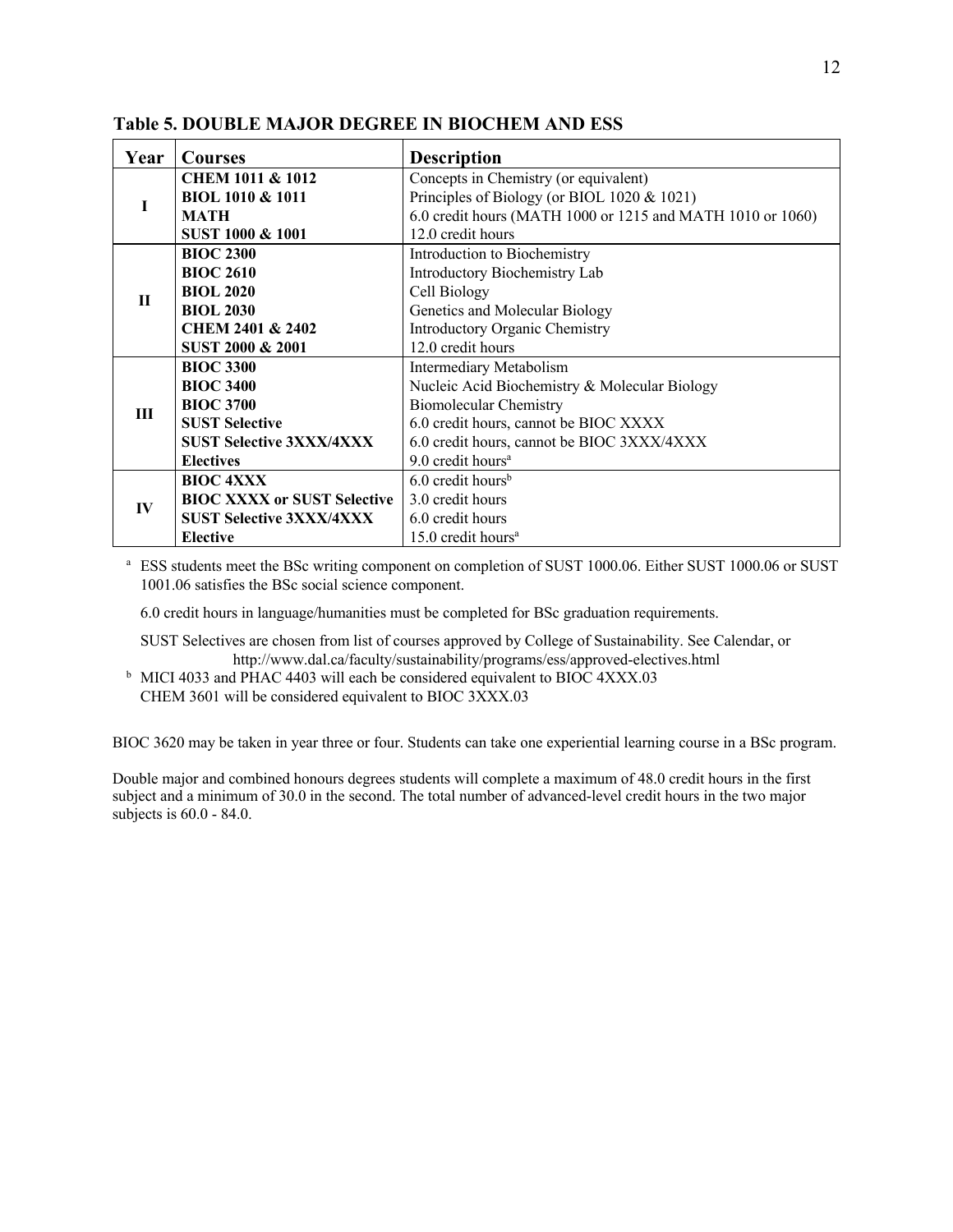| Year        | <b>Courses</b>                 | <b>Description</b>                                         |
|-------------|--------------------------------|------------------------------------------------------------|
|             | <b>CHEM 1011 &amp; 1012</b>    | Concepts in Chemistry (or equivalent)                      |
| I           | <b>BIOL 1010 &amp; 1011</b>    | Principles of Biology (or BIOL 1020 & 1021)                |
|             | <b>MATH</b>                    | 6.0 credit hours (MATH 1000 or 1215 and MATH 1010 or 1060) |
|             | <b>ARTS 1XXX</b>               | $12.0$ credit hours <sup>b</sup>                           |
|             | <b>BIOC 2300</b>               | Introduction to Biochemistry                               |
|             | <b>BIOC 2610</b>               | Introductory Biochemistry Lab                              |
| $\mathbf H$ | <b>BIOL 2020</b>               | Cell Biology                                               |
|             | <b>BIOL 2030</b>               | Genetics and Molecular Biology                             |
|             | <b>CHEM 2401 &amp; 2402</b>    | Introductory Organic Chemistry                             |
|             | <b>ARTS 2XXX</b>               | 12.0 credit hours                                          |
|             | <b>BIOC 3300</b>               | Intermediary Metabolism                                    |
|             | <b>BIOC 3400</b>               | Nucleic Acid Biochemistry & Molecular Biology              |
| III         | <b>BIOC 3700</b>               | <b>Biomolecular Chemistry</b>                              |
|             | <b>ARTS 3XXX</b>               | 9.0 credit hours                                           |
|             | <b>Social Science Elective</b> | 6.0 credit hours in social science (see Calendar)          |
|             | <b>Elective</b>                | 6.0 credit hours                                           |
|             | <b>BIOC 4XXX</b>               | $6.0$ credit hours <sup>c</sup>                            |
| IV          | <b>ARTS 4XXX</b>               | 6.0 credit hours                                           |
|             | <b>Elective</b>                | 18.0 credit hours                                          |

#### **Table 6. DOUBLE MAJOR DEGREE IN BIOCHEM AND ARTSa**

<sup>a</sup> ARTS designates any subject granting major and double major degrees. Consult the ARTS department for specific advanced level (2XXX and above) courses you need to consider. The advanced credit hours in ARTS in this table somewhat mirror the increasing complexity of BIOC courses required at each level based on year of study. All BSc students must complete 6.0 credit hours in language/humanities and 6.0 credit hours in social science. and

<sup>b</sup> The writing requirement (Degree Requirements I.B) will likely be met in one of the Arts Major first year courses.

<sup>c</sup> MICI 4033 and PHAC 4403 will each be considered equivalent to BIOC 4XXX.03

CHEM 3601 will be considered equivalent to BIOC 3XXX.03

BIOC 3620 may be taken in year three or four. Students can take one experiential learning course in a BSc program.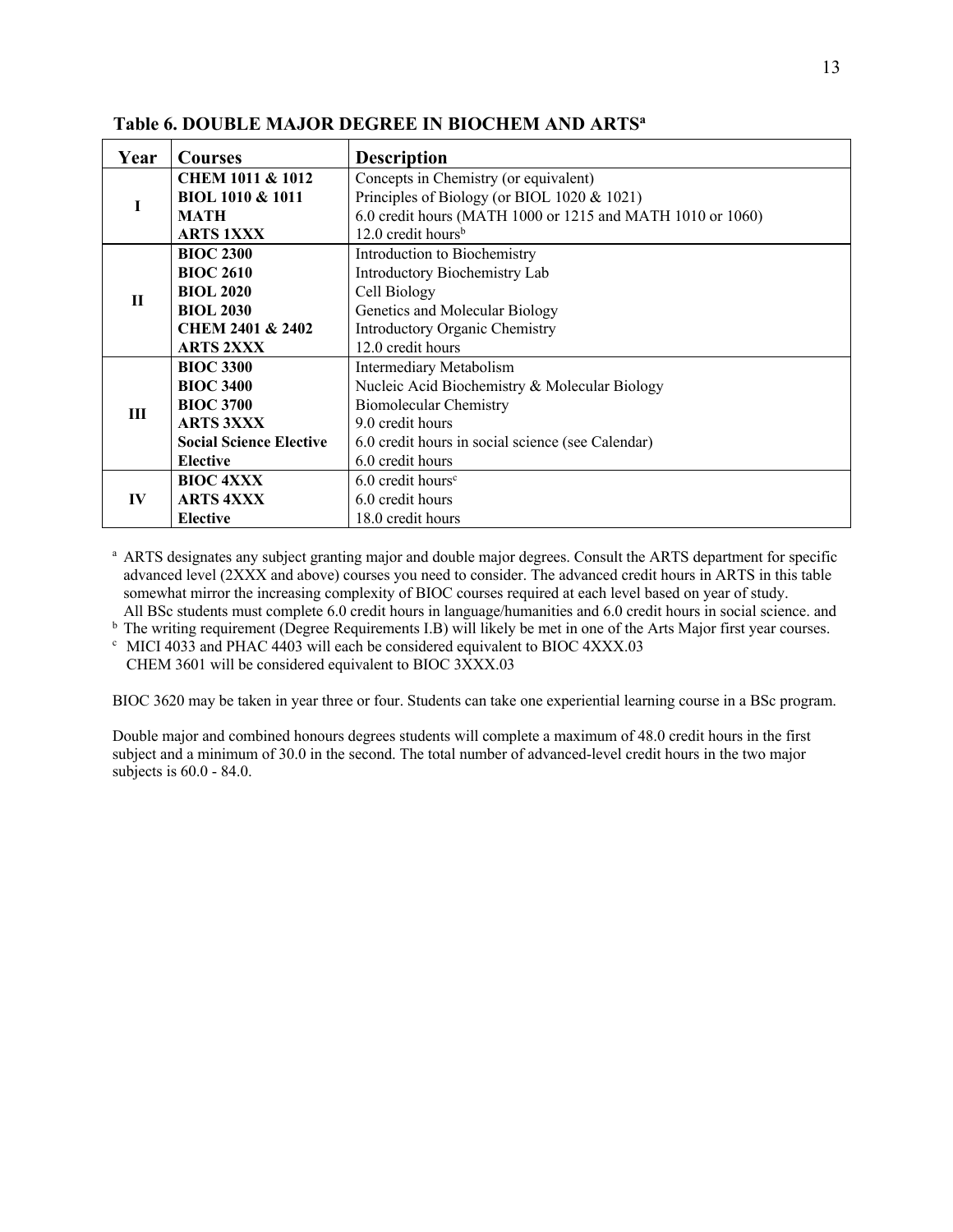## **Honours Programs**

#### *1. General Honours Requirements*

There are three honours degrees offered at Dalhousie University: **CONCENTRATED**, **COMBINED**, and **MULTIDISCIPLINARY**. All honours degrees require 120.0 credit hours and are normally completed in four years of study. Students normally submit a completed Honours Application Form (as detailed below) to the Department and to the Registrar's Office in or immediately following their third year of study. *However, students should always consult with an Advisor to choose appropriate courses; do this before registering for courses in the third year.* The Undergraduate Calendar details the Faculty of Science requirements for this degree; consult the general requirements for a major in this booklet.

## *2. The First Year Of Study*

To enter an honours program you will need to have taken first-year biology and chemistry (passing both with a grade of B- or better) and mathematics. Physics, while not required, is highly recommended. In case you missed chemistry or biology you would have to take courses in the summer sessions because they are prerequisites for obligatory second year courses.

Alternatively, Dalhousie Integrated Science Program (DISP) options meet the first-year requirements to enter second year biochemistry courses when you obtain a B<sup>-</sup> grade or better. In most cases, adding PHIL 1050 in conjunction with SCIE 15XX completes the five-credit course load in year one. You must take an additional 3.0 credit hours in language/humanities in the years to follow to meet Bachelor of Science requirements.

## *3. Study Beyond First Year*

At least 72.0 of the 90.0 credit hours obtained in the last three years must be beyond the 1000 level. A concentrated honours degree program must include at least 54.0 credit hours and no more than 66.0 credit hours in the honours subject. A combined honours program must include at least 66.0 and no more than 84.0 credit hours in two allied subjects, with at least 48.0 credit hours in each of the two subjects. For a multidisciplinary honours, 72.0 credit hours in three or more subjects are required; a minimum of 18.0 credit hours in each. You **must** obtain an average grade of **B** or better in the three core third year Biochemistry & Molecular Biology courses (BIOC 3300, BIOC 3400, and BIOC 3700) and you must obtain a grade of **C** or better in all courses in the honours subject(s).

You are also required to take sufficient **electives** to bring your total credit hours up to 120.0. These may be at any level, provided no more than 48.0 credit hours in total are at the first year level, and let you follow up other interests such as commerce, music, philosophy, statistics or computer science. Within limits, you may also use electives to gain extra credit hours in the honours subjects (you must pass them with a grade of **C** or better).

Faculty Regulations also require an extra grade for all honours graduates. In what follows, we consider each kind of program in turn to show how you will make up the 120.0 credit hours, and how to determine the honours qualifying component in each case.

#### *4. Minimum Standards for the Honours Degree*

The overall standard for an honours degree is higher than for the Major degree. A grade of C- or lower in any of your courses in the honours subject(s) is not acceptable and cannot be counted toward the requirements. Completion of BIOC 2300, BIOC 2610, BIOL 2020, and BIOL 2030 must meet pre-requisite standards for BIOC 3300, BIOC 3400, and BIOC 3700. You must obtain a cumulative grade point average (GPA) of at least **3.0** in your courses in the honours subject(s). For a degree with first-class honours you need a cumulative GPA of at least **3.7** in your courses in the honours subject(s).

## *5. Honours Certificates*

If you have a three-year, 90.0 credit hour degree from this University, it may be possible to convert it into an honours degree by a suitable course of study, often lasting only one year. At the end of the program you must have satisfied all the requirements for an honours degree, and will be awarded a certificate to that effect. Interested students should consult the Department.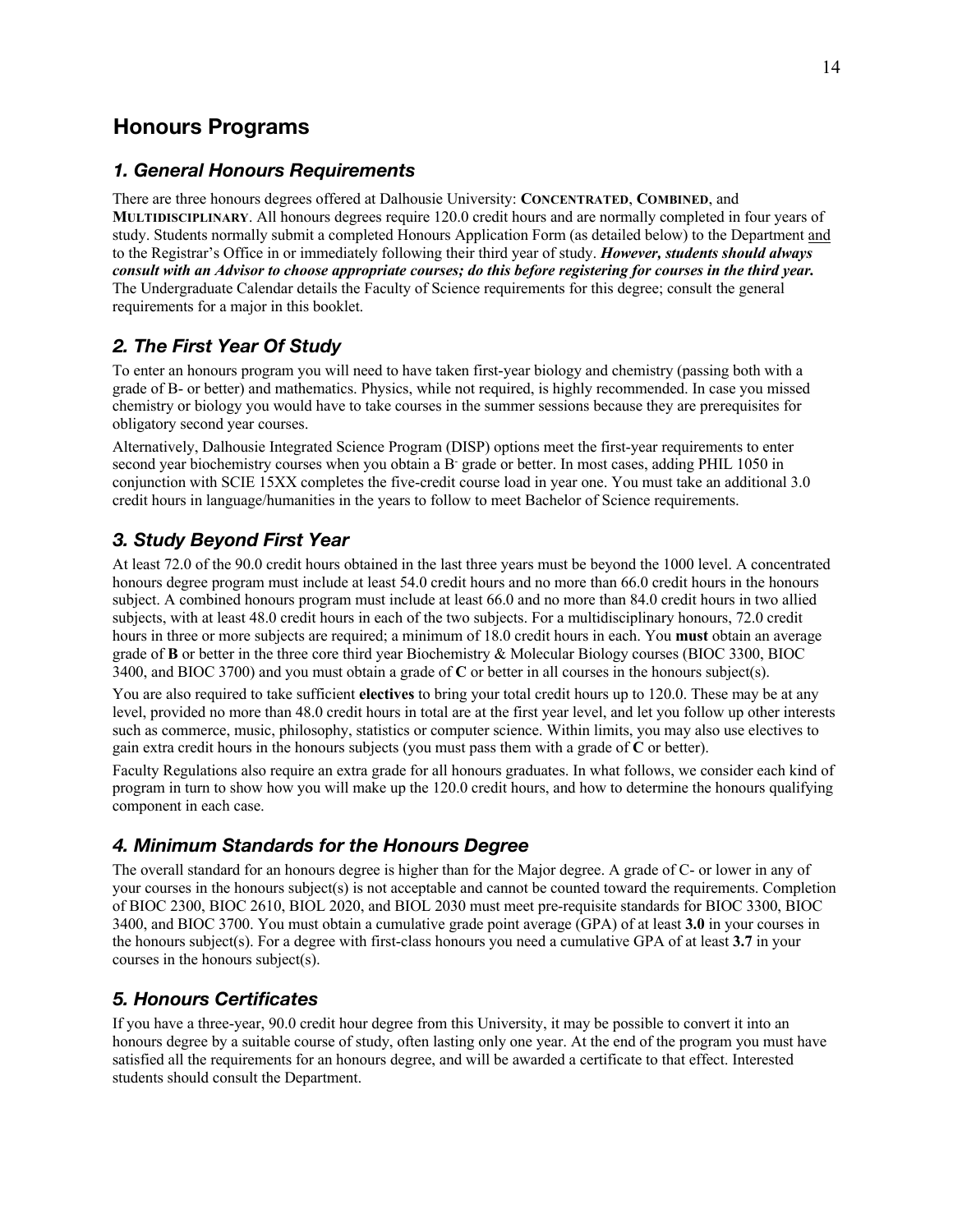#### *6. Formal Process for Honours Application*

1) All students must fill out an **Honours Application Form** in the **winter term (~March-April) of their third year or in early summer (May-June) between third and fourth year** (with timing offset as appropriate for co-op students). The current version of the form is available online from the Dalhousie's Academic Advising website. Note that the appropriate form for B&MB is that for Arts and Social Science, Computer Science and Science.

2) A faculty member willing to serve as **honours project supervisor must be identified** by the student. If the supervisor is from outside of the Department of Biochemistry & Molecular Biology, both the project and supervisor must be approved by the BIOC 4604/4605 coordinator before step 3. Although not required by the Registrar, the honours supervisor's name should be written on the Honours Application form for Departmental reference purposes.

3) Once the Application form has been filled out including all planned courses for the final year of study and an honours project supervisor has been confirmed, **the student must meet with their Academic Advisor to have the form assessed and signed**. (The current allocation of Academic Advisors by student surname is detailed on the B&MB website.) This is streamlined if the form is sent in advance of meeting so that the Advisor is able to evaluate it prior to the meeting.

4) Following signature by the Academic Advisor, **the form must be submitted** both to the Department  $(barb.bigelow@dal.ca)$  and to the Registrar's Office (registrar@dal.ca).

5) **BIOC 4604/4605 registration** will be processed over the summer (typically in late-June/early-July) following a final verification of meeting the academic requirements and is automatically done for all students who have correctly completed and submitted their Honours Application form.

**Note:** Students who wish to carry out a Combined Honours must have the Honours Application form signed by Advisors from both honours subjects. The 1<sup>st</sup> Advisor is the Advisor for the program in which the honours project is being carried out and must sign the form before assessment/signature by the 2<sup>nd</sup> Advisor. Inclusion of a Minor does not require a signature on the Honours Application form.

#### *7. Concentrated Honours Degree in Biochemistry*

Students who wish to get the best grasp of biochemistry in the time available will choose this program. The Biochemistry concentrated honours program has requirements beyond those of other honours programs. Of the 90.0 credit hours beyond the first year, at least 72.0 must be 2000 level or higher:

| <b>Biochemistry:</b> | 36.0 or 39.0 credit hours, depending on whether CHEM 3601 is        |  |  |
|----------------------|---------------------------------------------------------------------|--|--|
|                      | chosen, some choice in $4th$ year.                                  |  |  |
| <b>Biology:</b>      | 6.0 credit hours                                                    |  |  |
| <b>Chemistry:</b>    | 9.0 or 12.0 credit hours, depending on whether CHEM 3601 chosen.    |  |  |
| <b>Electives:</b>    | 36.0 credit hours, depending on choices above, very wide selection. |  |  |

This program is shown in Table 7. Some of the questions that students ask are answered in the following section.

Students should be aware that where there is choice in program requirements, not all choices satisfy prerequisite requirements for more advanced courses, e.g. MATH 1000 is required for CHEM 2301 and MATH 1000+MATH 1010 are required for CHEM 2304. Students are therefore warned to carefully check the requirements for advanced courses that may interest them before choosing a less demanding option.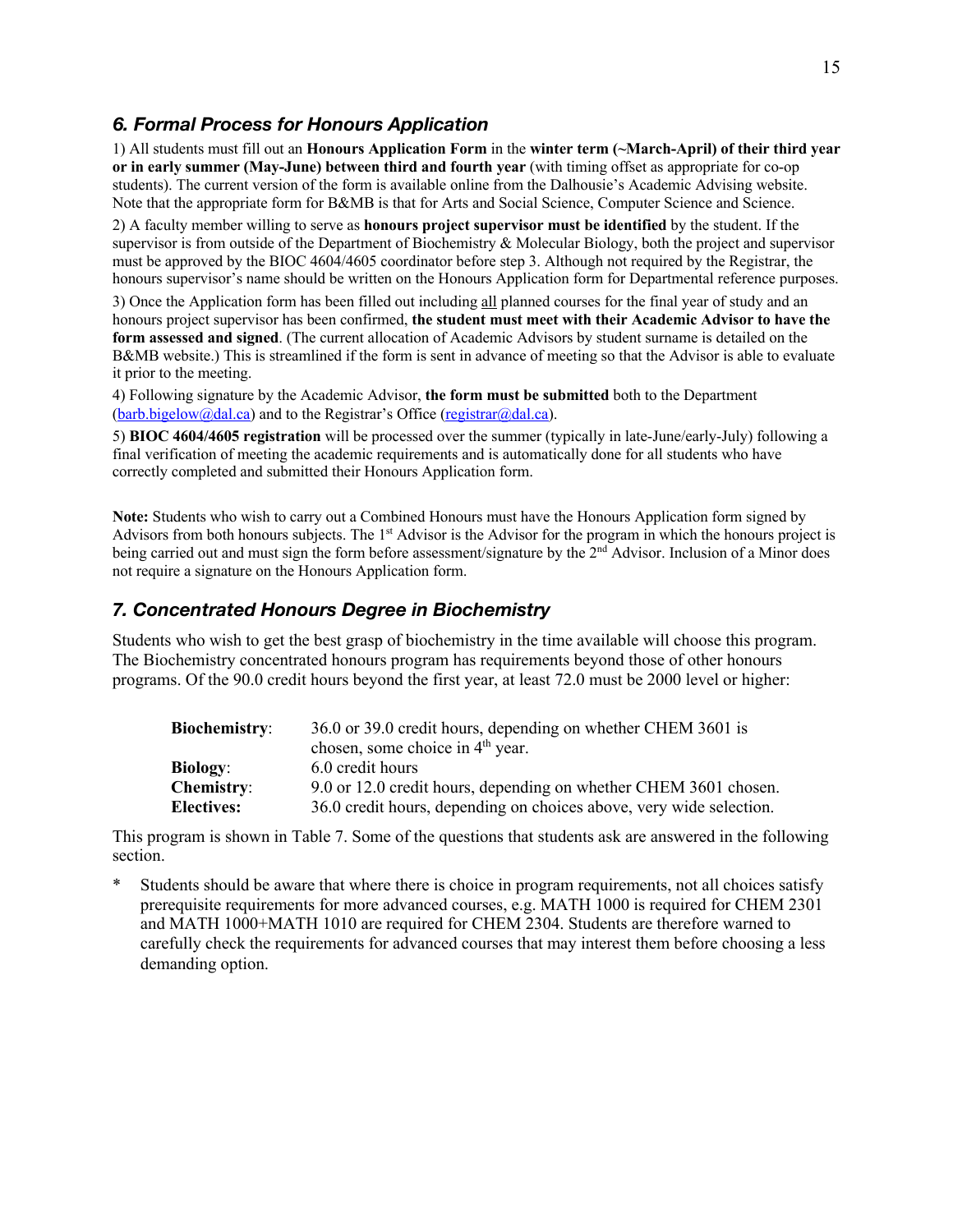| Year         | <b>Courses</b>               | <b>Description</b>                                                                                        |  |  |
|--------------|------------------------------|-----------------------------------------------------------------------------------------------------------|--|--|
|              | <b>CHEM 1011 &amp; 1012</b>  | Concepts in Chemistry (or equivalent)                                                                     |  |  |
|              | <b>BIOL 1010 &amp; 1011</b>  | Principles of Biology (or BIOL 1020 & 1021)                                                               |  |  |
| I            | <b>MATH</b>                  | 6.0 credit hours (MATH 1000 or 1215 and MATH 1010 or 1060) <sup>a</sup>                                   |  |  |
|              | <b>Writing Course</b>        | 6.0 approved credit hours (Requirement I.B in Calendar)                                                   |  |  |
|              | <b>Elective</b>              | $6.0$ credit hours <sup>b</sup>                                                                           |  |  |
|              | <b>BIOC 2300</b>             | Introduction to Biochemistry                                                                              |  |  |
|              | <b>BIOC 2610</b>             | Introductory Biochemistry Lab                                                                             |  |  |
|              | <b>BIOL 2020</b>             | Cell Biology                                                                                              |  |  |
| $\mathbf{H}$ | <b>BIOL 2030</b>             | Genetics and Molecular Biology                                                                            |  |  |
|              | <b>CHEM 2201</b>             | <b>Introductory Analytical Chemistry</b>                                                                  |  |  |
|              | <b>CHEM 2401 &amp; 2402</b>  | <b>Introductory Organic Chemistry</b>                                                                     |  |  |
|              | <b>Elective</b>              | 9.0 credit hours <sup>b, c</sup>                                                                          |  |  |
|              | <b>BIOC 3300</b>             | Intermediary Metabolism                                                                                   |  |  |
|              | <b>BIOC 3400</b>             | Nucleic Acid Biochemistry & Molecular Biology                                                             |  |  |
| III          | <b>BIOC 3700</b>             | <b>Biomolecular Chemistry</b>                                                                             |  |  |
|              | <b>CHEM 3601</b> c,d         | Chemistry of Living Systems                                                                               |  |  |
|              | or BIOC XXXX                 | or an additional 3.0 credit hours in another BIOC class                                                   |  |  |
|              | <b>Elective</b>              | 18.0 credit hours <sup>ab c</sup>                                                                         |  |  |
| IV           | BIOC 4604 & 4605             | Research Project I & II. Includes an oral defense of the research project.                                |  |  |
|              | <b>BIOC 4XXX<sup>e</sup></b> | 15.0 credit hours, 9.0 credit hours of which must be chosen from BIOC 40XX,<br>43XX, 44XX, 45XX, and 47XX |  |  |
|              | <b>Elective</b>              | 9.0 credit hours                                                                                          |  |  |

#### **Table 7. HONOURS DEGREE IN BIOCHEMISTRY**

<sup>a</sup> *Recommended Electives* – Almost any course in biology or chemistry will help to give you a wider biochemical perspective, but some are particularly relevant. We recommend MICI 2100, 3114, 3115, and 3119 as especially helpful.

PHYC 1190 and 1290 (or 1320 )– for those who have taken/are taking MATH 1000 and 1010 – or PHYC 1310 and 1320 – for those who have taken/are taking MATH 1215 – are recommended for inclusion in any Biochemistry degree program. It should be noted that PHYC 1310/1320 may be challenging to timetable in year 2. All BSc students must complete 6.0 credit hours in language/humanities and 6.0 credit hours in social science.

<sup>b</sup> Students are warned to carefully check the requirements for advanced courses that may interest them before choosing a less demanding option.

**<sup>c</sup>** After three years you have an option to graduate with a 90.0 credit hour B.Sc. with concentration in Chemistry by taking CHEM 2101 (Introductory Inorganic Chemistry), CHEM 2301 + 2304 (Physical Chemistry) **and** 6.0 credit hours in CHEM 3XXX (which may include CHEM 3601).

You could also graduate with a 90.0 credit hour B.Sc. with concentration in Biology by completing 6.0 credit hours from BIOL 2003, 2004, 2040 or 2060 **and** 3.0 credit hours in BIOL 3XXX.

<sup>d</sup> CHEM 3601 will be considered equivalent to BIOC 3XXX.03

<sup>e</sup> MICI 4033 and PHAC 4403 will each be considered equivalent to BIOC 4XXX.03

BIOC 3620 may be taken in year three or four. Students can take one experiential learning course in a BSc program.

Please note that for an Honours degree in Biochemistry & Molecular Biology, a single three credit hour BIOC 3XXX-level course other than BIOC 3300, BIOC 3400, and BIOC 3700 can be counted toward the total number of advanced level BIOC credit hours required (maximum of twelve credit hours in BIOC 3XXX).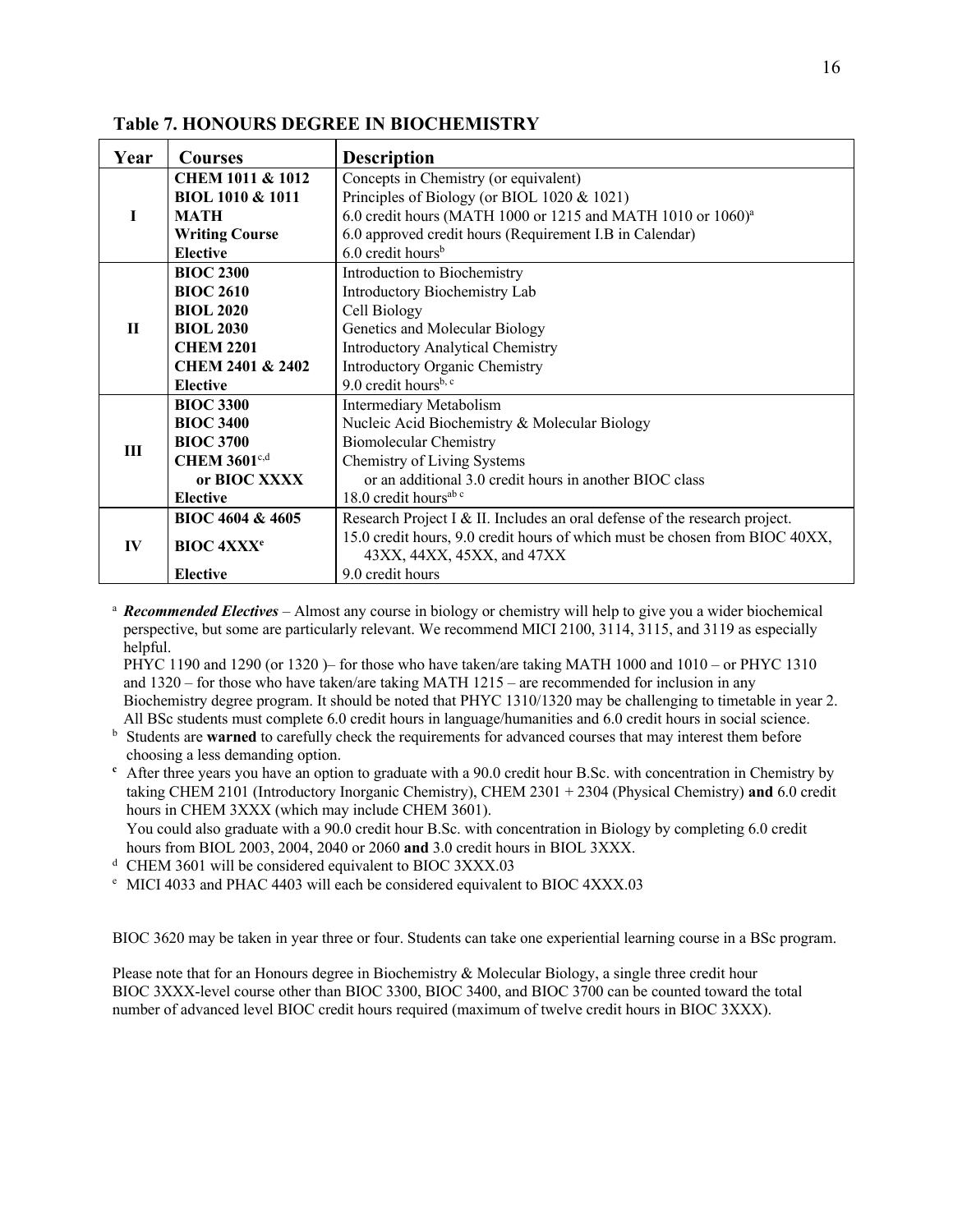#### *Frequently Asked Questions*

#### **Why include advanced chemistry?**

Biochemists use the words, ideas, and tools of chemistry. Biochemists in different specialties have different needs, but a general education in biochemistry requires a general education in chemistry. The advanced courses in chemistry fulfill that requirement.

#### **How do I choose electives?**

Keep open as many degree options as possible and use electives to explore other interests. Like any field of study, biochemistry has links to many other subjects. Some of these are biology, chemistry, mathematics, microbiology, physics, and psychology.

#### **Can I specialize?**

Most students will wait until fourth year before choosing a specific area in which to specialize. However, you may already have a clear idea of what sort of biochemistry most interests you. Table 7 illustrates the various options available within the concentrated honours framework, while combined honours programs can be designed to allow you to specialize in an area that spans two disciplines. You could work towards becoming a molecular geneticist (biochemistry plus microbiology/immunology), a neurochemist (biochemistry plus chemistry or neuroscience), or some other kind of specialist. Within limits, we can draw up a course of study to suit you. For example, you may want to pursue a research career in pharmacology, because of the interesting employment opportunities in the pharmaceutical industry or medicine. You could incorporate a substantial pharmacology and physiology component in a biochemistry honours degree by including courses such as BIOC 4804 & 4806, and BIOL 3078 & 3079. A co-op Biochemistry honours degree is an ideal preparation for those who might have an interest in applying their science in a company or research lab setting after finishing their degree program.

#### **What if I don't wish to specialize?**

If you have not yet defined your interests and are not sure what you would like to pursue, use your electives to try out other subjects. Table 8 lists courses in a range of topics that you might find interesting. All are potentially useful to biochemists. In any case, discuss your plans with a Faculty Advisor to make sure that you meet all Faculty requirements.

#### **What are the Research Project I and II?**

University students in any honours program should learn what it is like to actually practice their craft. BIOC 4604/4605 lets you do this by working in a research laboratory during your final year. You will be given your own problem – usually a small, but not trivial part of your supervisor's research program – and you will try to solve it by experimental work. You will be expected to work the equivalent of at least one full day per week on your project throughout the fall and winter terms. Library study is also needed, because you are also expected to understand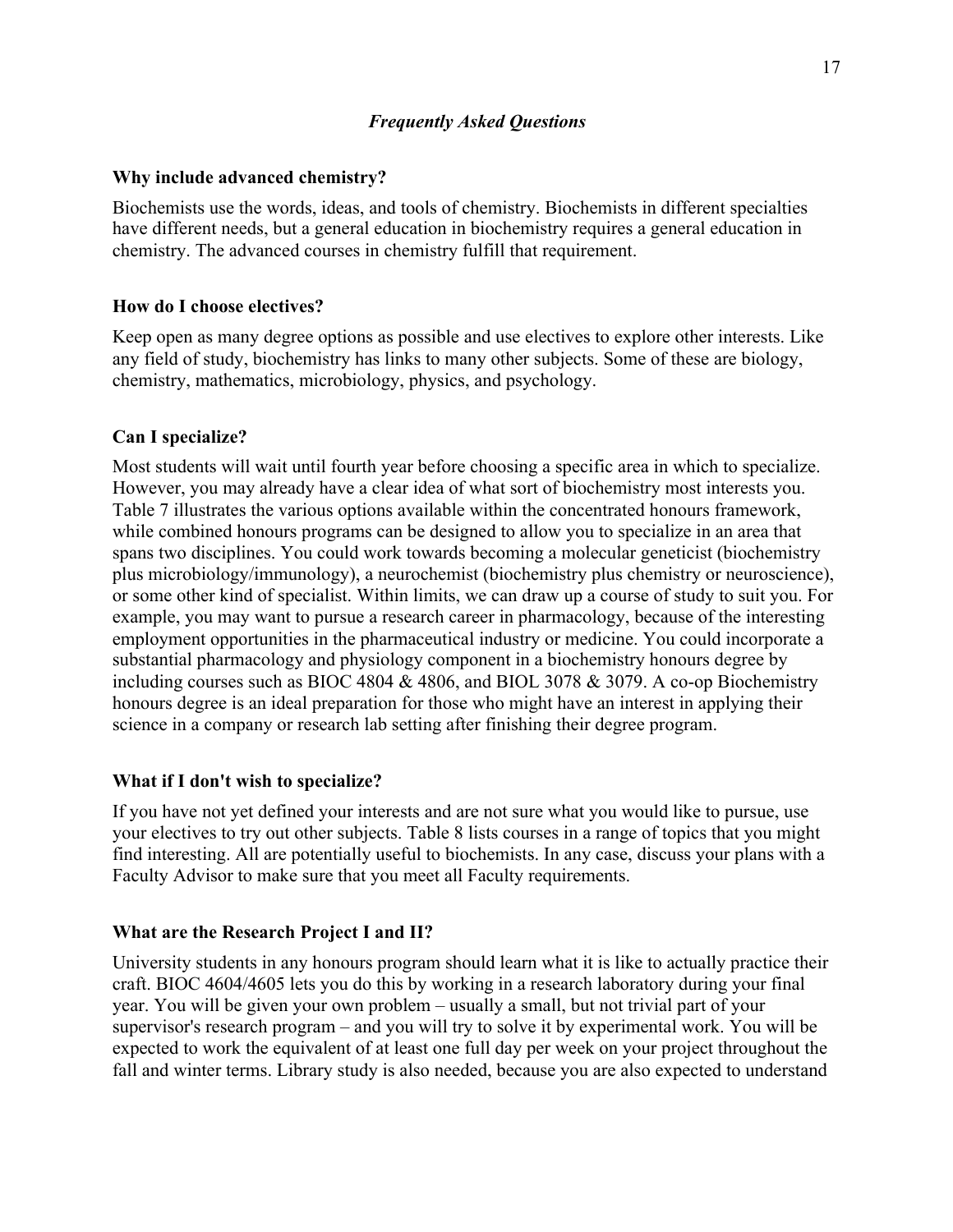both the history of the problem that you are studying and the way in which its solution contributes to the advance of biochemical knowledge.

It is up to you to choose the general area in which to work. Near the beginning of your third year you should talk with the Honours Coordinator. Many of the topics you will have learned about in years two and three are researched in the department. The best place to find out about research activities ongoing both in laboratories in the Department and in those laboratories of adjunct and cross-appointed professors is our Departmental website:

https://medicine.dal.ca/departments/department-sites/biochemistry-molecular-biology/ourpeople/faculty.html

Keep in mind that not all professors listed may be actively carrying out research, but have fun interacting with faculty whose research interests you and finding out about the wide range of opportunities that are available to you in the B&MB Honours program!

A limited number of honours students may be able to start their research work as a summer job after their third yeas of study. Some students may continue a successor project in the same laboratory during the academic year, but for fairness' sake they will be marked only for the latter part of their work. You must choose a topic and obtain the agreement of a faculty member to act as your supervisor before you will be granted approval to register for this course. With special permission from the Honours Coordinator, your project may be in a laboratory outside the Department, providing the topic is mainly biochemistry or molecular biology; this must be justified by a comprehensive project outline submitted prior to the end of third year. The Honours Coordinator will communicate the due dates of (1) a written report describing your project plus preliminary results submitted at the end of the first semester and (2) a final comprehensive report written in the style of a research paper submitted at the end of the second semester.

#### **Honours Qualifying Component**

Scientists must learn to tell others of their work, both in writing and in oral presentations. As well as preparing a written report of your research in BIOC 4604/4605, you must give an oral presentation and defense of your work to the department at a special seminar. In addition, you are required to attend the weekly departmental seminar series (Wednesday afternoons at 4:00 p.m.). Assessment of your oral presentation and seminar attendance will be graded on a Pass/Fail basis.

#### **Experiential Learning (BIOC 3620)**

Honours students may exercise the option to take this course in year three, but not year four of their program. The purpose of this course is to provide relevant non-academic learning opportunities outside of regular classroom teaching. It is distinguished from the co-op work term by the amount of work required. It is distinguished from special topics courses and laboratory research project courses in being less focused on academic learning, or in addressing a particular experimental hypothesis. Instead, it is more focused on the application of accumulated skills in a practical context or learning skills not provided in the regular curriculum.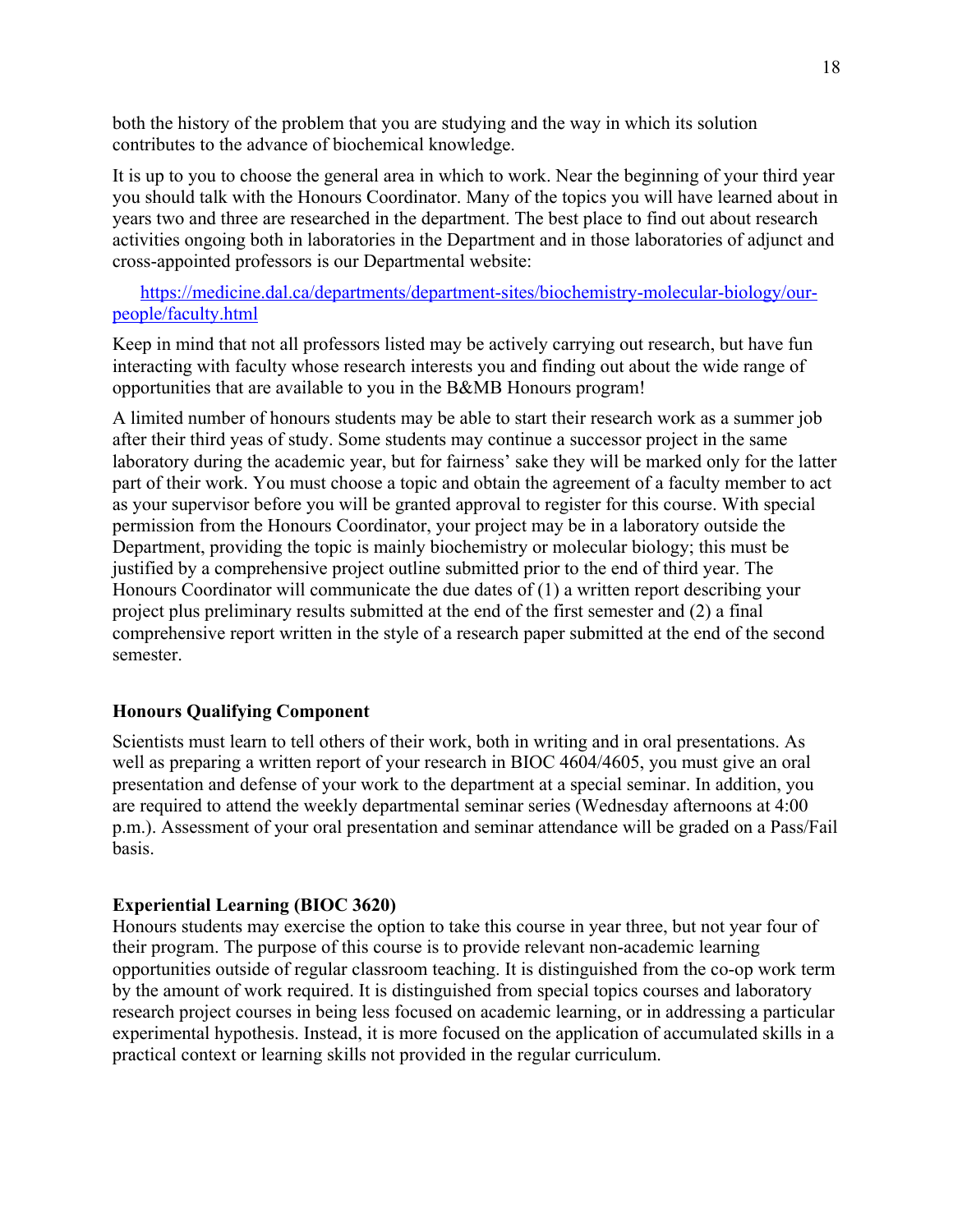| <b>Subject</b>       | <b>Number</b> | <b>Course Title</b>                                           |
|----------------------|---------------|---------------------------------------------------------------|
|                      | 2003          | Diversity I                                                   |
| <b>Biology</b>       | 2004          | Diversity II                                                  |
| (BIOL)               | 2060          | <b>Introductory Ecology</b>                                   |
| Chemistry<br>(CHEM)  | 2101          | Inorganic Chemistry                                           |
| Computing            | 1100          | Computer Science I                                            |
| (CSCI)               | 1101          | Computer Science II                                           |
|                      | 1200          | Microcomputer Applications                                    |
|                      | 1060          | <b>Introductory Statistics</b>                                |
| Mathematics          | 2001          | Intermediate Calculus I                                       |
| (MATH)               | 2002          | Intermediate Calculus II                                      |
|                      | 2030          | Matrix Theory and Linear Algebra I                            |
|                      | 2040          | Matrix Theory and Linear Algebra II                           |
| Microbiology         | 2100          | Introductory Microbiology and Immunology                      |
| (MICI)               | 2400          | Lab Methods in Microbiology & Immunology                      |
|                      | 2500          | Oscillations and Waves                                        |
|                      | 2505          | Mechanics & Relativity                                        |
|                      | 2510          | <b>Electricity and Magnetism</b>                              |
| Physics              | 2515          | <b>Modern Physics</b>                                         |
| (PHYC)               | 2240          | <b>Biophysics</b>                                             |
|                      | 2250          | Physics of Biological and Medical Technology                  |
|                      | 2451          | Astronomy I                                                   |
|                      | 2452          | Astronomy II                                                  |
|                      | 2000          | Methods in Experimental Psychology                            |
| Psychology<br>(PSYO) | 2170          | Hormones and Behavior                                         |
|                      | 2270          | Introduction to Neuropsychology                               |
|                      | 2470          | Introduction to Neuroscience I                                |
|                      | 2570          | Introduction to Neuroscience II                               |
| <b>Statistics</b>    | 2050          | <b>Exploratory Data Analysis</b>                              |
|                      | 2060          | Probability and Statistics                                    |
| (STAT)               | 2080          | <b>Statistical Methods for Data Analysis</b>                  |
| Science<br>(SCIE)    | 1111          | Elements of Writing (fulfills writing requirement<br>for BSc) |

**Table 8. 1000 & 2000 LEVEL COURSES COMPLEMENTARY TO BIOCHEMISTRY**

Other courses may also be suitable: if in doubt, ask us.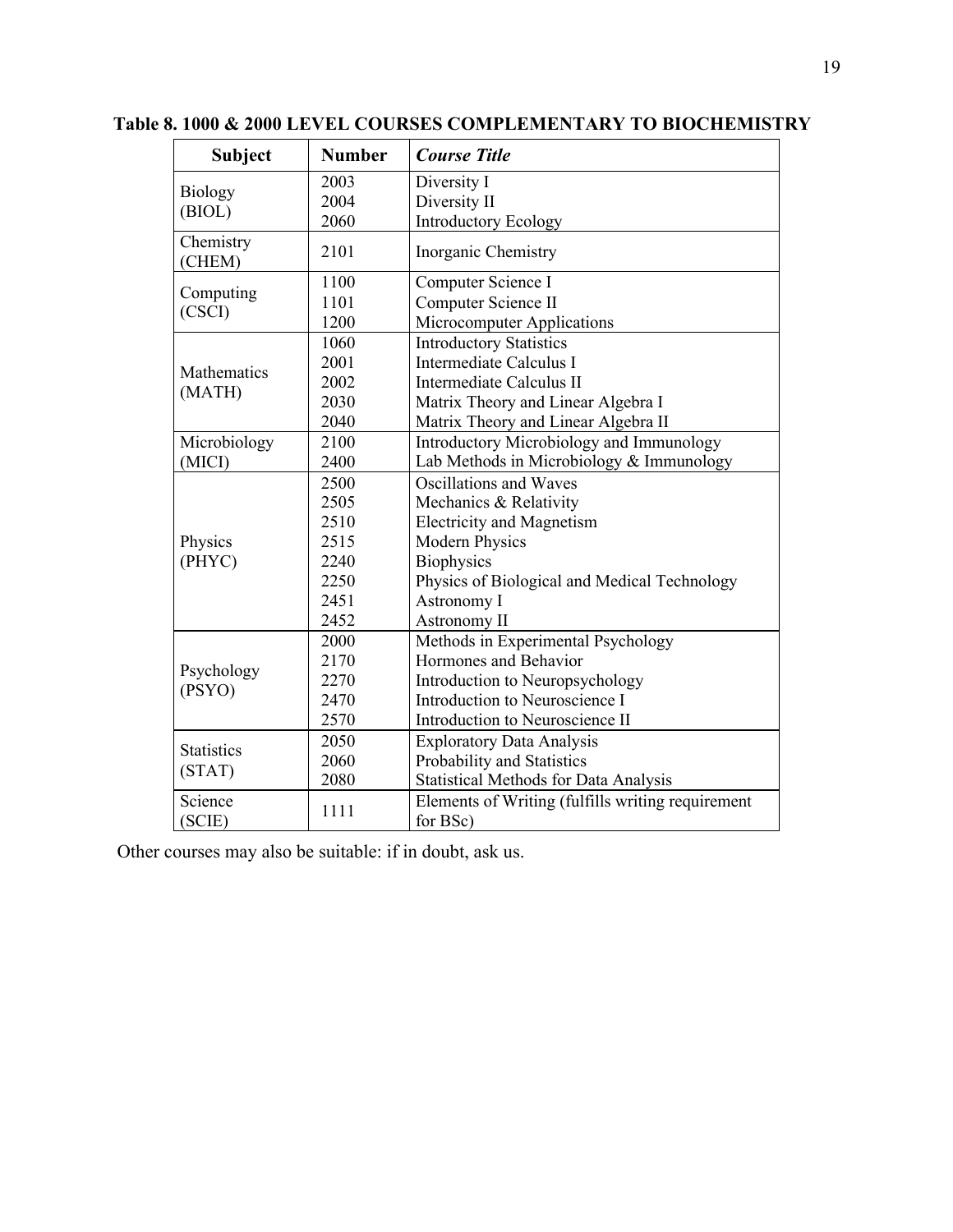#### *8. Combined Honours Programs*

While there is choice within an honours program, some students would like to take more credit hours in other subjects than the rules allow. For example, Table 7 shows that concentrated honours Biochemistry students cannot do much chemistry at the fourth-year level. Some students might prefer to take fewer fourth-year biochemistry courses and so have room for advanced courses in, say, analytical and organic chemistry. That sort of choice is available in a combined honours program. Examples of popular combined honours programs are shown in the tables that follow.

*Requirements***:** A combined honours student must take at least **66.0** advanced credit hours (passing grade, **C** or better) in two allied subjects. The number of advanced credit hours may be up to 84.0 if both departments agree. Whatever the total, you may not take fewer than 30.0 credit hours in the other subject.

*Required Courses:* Each department usually specifies core courses that must be taken as part of any combined honours program in that department. You should consult each department for their requirements. All combined honours programs in Biochemistry must include the following courses:

- BIOL 2020 & 2030: grades of **B-** or better
- CHEM 2401 & 2402: grades of **C** or better, even if chemistry is not one of your combined honours subjects
- CHEM 2301 & 2304: required for combined honours with Chemistry and recommended for other biochemistry honours programs
- BIOC 2300, 2610, 3300, 3400, and 3700 plus 6.0 credit hours, which must be chosen from BIOC 40XX, 43XX, 44XX, 45XX, and 47XX. (BIOC 2300 must be passed with a grade of B- or better**).**
- CHEM 3601 is not mandatory for Biochemistry & Molecular Biology degree programs. It deals with chemical principles that are crucial if you are to understand metabolism and enzyme reaction mechanisms.

*Where can I do my Research Project?* Combined honours students usually do their project in the department where they take most of their advanced credit hours. If that were the Biochemistry department, they would take BIOC 4604/4605 and Biochemistry & Molecular Biology would be the first named subject in their combined degree.

Sometimes a joint project can be worked out. For example, you might synthesize a radioactive compound in the Chemistry department and study its metabolism in the Biochemistry department. Agreement is negotiated with the two departments about registering for the most suitable honours course number.

*Honours Qualifying Component* You will likely follow the practice of the primary department of the two departments concerned or special arrangements may be made. Practices vary among departments. In Chemistry, the Honours Project is completed in addition to the standard 30.0 credit hours of courses in the fourth year. In Biochemistry and most other departments, the Honours Project is the Research Project and is included in the 30.0 credit hours. The oral presentation and defense of the work done for the Research Project constitutes the Honours Qualifying Component.

*Experiential Learning (BIOC 3620***)** Honours students may exercise the option to take this course in year three, but not year four of their program. The purpose is to provide relevant non-academic learning opportunities outside of regular classroom teaching. It is distinguished from the co-op work term by the amount of work required. It is distinguished from special topics courses and laboratory research project courses in being less focused on academic learning, or in addressing a particular experimental hypothesis. Instead, it is more focused on the application of accumulated skills in a practical context or learning skills not provided in the regular curriculum.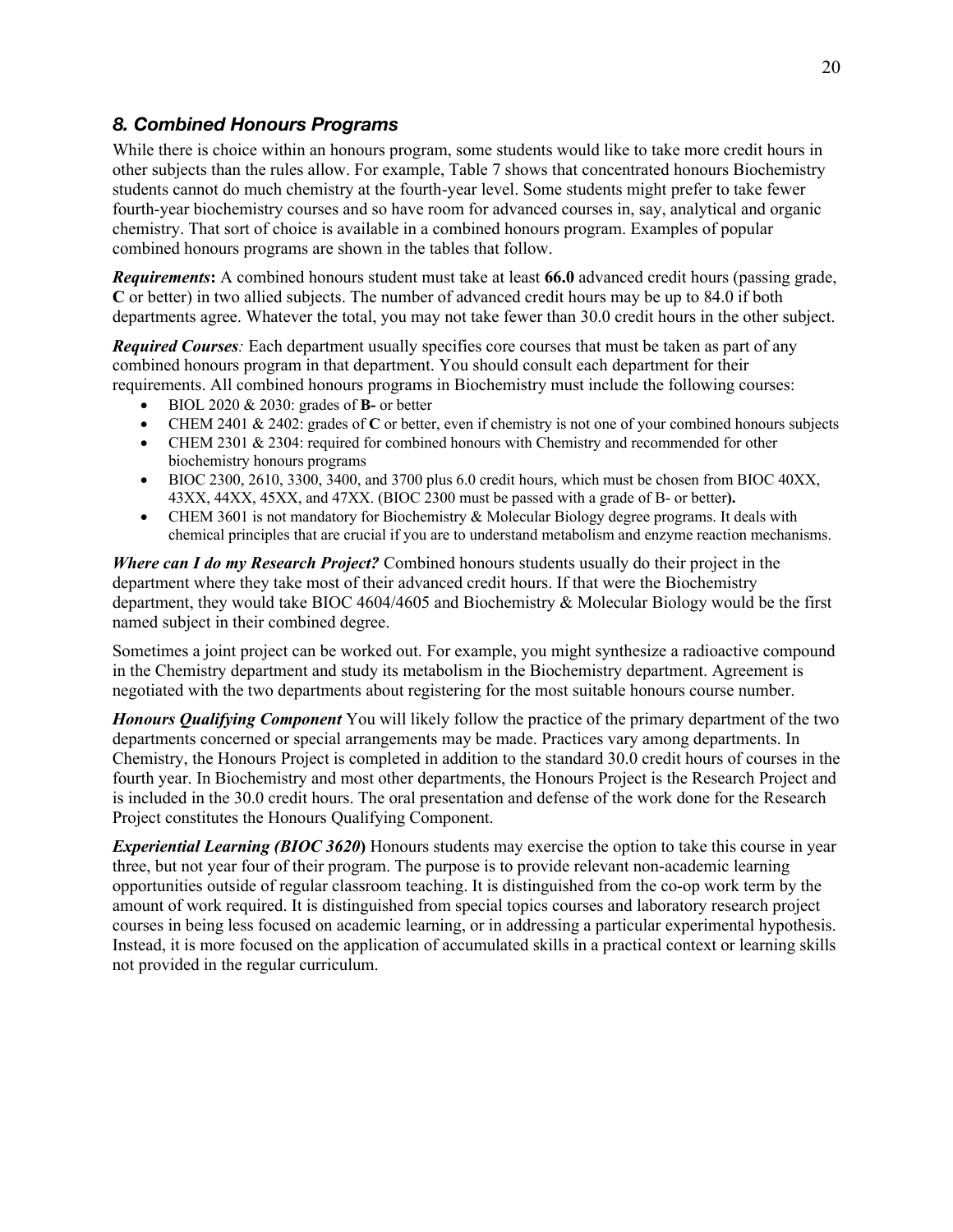| Year         | <b>Courses</b>                          | <b>Description</b>                                                                                                                                |
|--------------|-----------------------------------------|---------------------------------------------------------------------------------------------------------------------------------------------------|
|              | <b>CHEM 1011 &amp; 1012</b>             | Concepts in Chemistry (or equivalent)                                                                                                             |
|              | <b>BIOL 1010 &amp; 1011</b>             | Principles of Biology (or BIOL 1020 & 1021)                                                                                                       |
| L            | <b>MATH 1000 &amp; 1010</b>             | Differential and Integral Calculus                                                                                                                |
|              | <b>Writing Course</b>                   | 6.0 approved credit hours (Requirement I.B in Calendar)                                                                                           |
|              | <b>Elective</b>                         | 6.0 credit hours <sup>a</sup>                                                                                                                     |
|              | <b>BIOC 2300</b>                        | Introduction to Biochemistry                                                                                                                      |
|              | <b>BIOC 2610</b>                        | Introductory Biochemistry Lab                                                                                                                     |
|              | <b>BIOL 2020</b>                        | Cell Biology                                                                                                                                      |
| $\mathbf{H}$ | <b>BIOL 2030</b>                        | Genetics and Molecular Biology                                                                                                                    |
|              | <b>CHEM 2201</b>                        | Introductory Analytical Chemistry <sup>b</sup>                                                                                                    |
|              | <b>CHEM 2301 &amp; 2304</b>             | Thermodynamics <sup>b</sup> and Kinetics and Dynamics <sup>b</sup>                                                                                |
|              | <b>CHEM 2401 &amp; 2402</b>             | <b>Introductory Organic Chemistry</b>                                                                                                             |
|              | <b>Electives</b>                        | 3.0 credit hours (not BIOC or CHEM) <sup>a</sup>                                                                                                  |
|              | <b>BIOC 3300</b>                        | Intermediary Metabolism                                                                                                                           |
|              | <b>BIOC 3400</b>                        | Nucleic Acid Biochemistry & Molecular Biology                                                                                                     |
| Ш            | <b>BIOC 3700</b>                        | <b>Biomolecular Chemistry</b>                                                                                                                     |
|              | <b>CHEM 2XXX/3XXX</b>                   | $9.0$ credit hours <sup>c</sup>                                                                                                                   |
|              | <b>Electives</b>                        | 12.0 credit hours <sup>a</sup>                                                                                                                    |
|              | BIOC 4604 & 4605                        | Research Project I & II. Includes an oral defense of the research project.                                                                        |
|              | <b>BIOC 4XXX</b>                        | 6.0 credit hours chosen from BIOC 40XX, 43XX, 44XX, 45XX, and 47XX                                                                                |
| $\bf{IV}$    | <b>CHEM 3XXX/4XXX</b>                   |                                                                                                                                                   |
|              | or BIOC 4XXX                            | $9.0$ credit hours <sup>c</sup>                                                                                                                   |
| $2 \sqrt{2}$ | <b>Electives</b><br>$1 \cdot 1 \cdot 1$ | 9.0 credit hours <sup>a</sup><br>$1 \t1 \t1 \t1 \t1 \t1 \t1 \t1$<br>$\mathbf{N}\mathbf{I}\mathbf{X}\mathbf{Z}$ (1100 $(1000)(1000)$ $(1000)(100)$ |

**Table 9. COMBINED HONOURS DEGREE IN BIOCHEM AND CHEM**

<sup>a</sup> *Recommended Electives* – PHYC 1190 and 1290 (or 1320) – for those who have taken/are taking MATH 1000 and 1010 – or PHYC 1310 and 1320 – for those who have taken/are taking MATH 1215 – are recommended for inclusion in any Biochemistry degree program. It should be noted that PHYC 1310/1320 may be challenging to timetable in year 2.

All BSc students must complete 6.0 credit hours in language/humanities and 6.0 credit hours in social science.

<sup>b</sup> We specifically identify these courses as they constitute pre-requisites for later study

 $\epsilon$  CHEM 3601 is highly recommended for a Biochemistry honours program when combined with Chemistry. MICI 4033 and PHAC 4403 will each be considered equivalent to BIOC 4XXX.03 CHEM 3601 will be considered equivalent to BIOC 3XXX.03

BIOC 3620 may be taken in year three or four. Students can take *one* experiential learning course in a BSc program.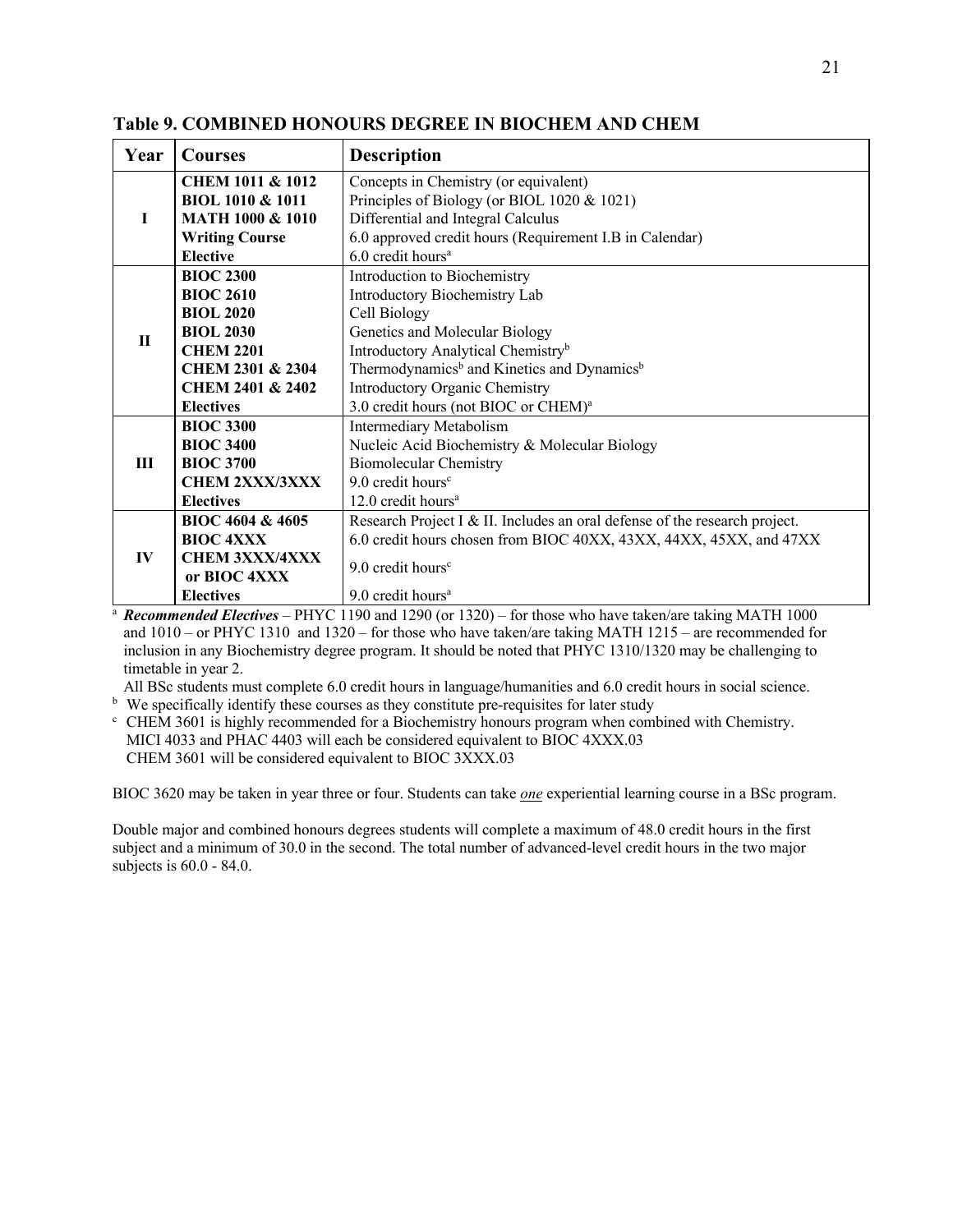| Year             | <b>Courses</b>                       | <b>Description</b>                                                         |
|------------------|--------------------------------------|----------------------------------------------------------------------------|
|                  | <b>CHEM 1011 &amp; 1012</b>          | Concepts in Chemistry (or equivalent)                                      |
|                  | <b>BIOL 1010 &amp; 1011</b>          | Principles of Biology (or BIOL 1020 and 1021)                              |
| L                | <b>MATH</b>                          | 6.0 credit hours (MATH 1000 or 1215 and MATH 1010 or 1060)                 |
|                  | <b>Writing Class</b>                 | 6.0 approved credit hours (Requirement I.B in Calendar)                    |
|                  | <b>Electives</b> <sup>a</sup>        | 6.0 credit hours in language/humanities or social science (see Calendar).  |
|                  | <b>BIOC 2300</b>                     | Introduction to Biochemistry                                               |
|                  | <b>BIOC 2610</b>                     | Introductory Biochemistry Lab                                              |
|                  | <b>BIOL 2020</b>                     | Cell Biology                                                               |
| $\mathbf{I}$     | <b>BIOL 2030</b>                     | Genetics and Molecular Biology                                             |
|                  | <b>MICI 2100</b>                     | Introductory Microbiology & Immunology                                     |
|                  | <b>MICI 2400</b>                     | Lab Methods in Microbiology & Immunology                                   |
|                  | <b>CHEM 2401 &amp; 2402</b>          | Introductory Organic Chemistry                                             |
|                  | <b>Elective</b> <sup>a</sup>         | 9.0 credit hours                                                           |
|                  | <b>BIOC 3300</b>                     | Intermediary Metabolism                                                    |
|                  | <b>BIOC 3400</b>                     | Nucleic Acid Biochemistry & Molecular Biology                              |
|                  | <b>BIOC 3700</b>                     | <b>Biomolecular Chemistry</b>                                              |
| III <sup>a</sup> | <b>MICI 3114</b>                     | Virology                                                                   |
|                  | <b>MICI 3115</b>                     | Immunology                                                                 |
|                  | <b>MICI 3119</b>                     | Physiology of the Prokaryotic Cell                                         |
|                  | <b>Electives</b> <sup>a</sup>        | 12.0 credit hours                                                          |
|                  | BIOC 4604 & 4605                     | Research Project I & II. Includes an oral defense of the research project. |
|                  | or MICI 4900.06                      |                                                                            |
| IV               | <b>BIOC 4XXX</b>                     | 6.0 credit hours chosen from BIOC 40XX, 43XX, 44XX, 45XX, and 47XX         |
|                  | <b>MICI 4XXX</b>                     | 3.0 credit hours                                                           |
|                  | <b>BIOC</b> and/or MICI <sup>b</sup> | 9.0 credit hours                                                           |
|                  | <b>Electives</b>                     | 3.0 credit hours                                                           |

#### **Table 10. COMBINED HONOURS DEGREE IN BIOCHEM AND MICRO**

<sup>a</sup> CHEM 2201 is a highly recommended course that is very useful for developing good analytical and lab skills PHYC 1190 and 1290 (or 1320) – for those who have taken/are taking MATH 1000 and 1010 – or PHYC 1310 and 1320 – for those who have taken/are taking MATH 1215 – are recommended for inclusion in any Biochemistry degree program. It should be noted that PHYC 1310/1320 may be challenging to timetable in year 2. All BSc students must complete 6.0 credit hours in language/humanities and 6.0 credit hours in social science.

<sup>b</sup> MICI 4033 and PHAC 4403 will each be considered equivalent to BIOC 4XXX.03 CHEM 3601 will be considered equivalent to BIOC 3XXX.03

BIOC 3620 may be taken in year three or four. Students can take one experiential learning course in a BSc program.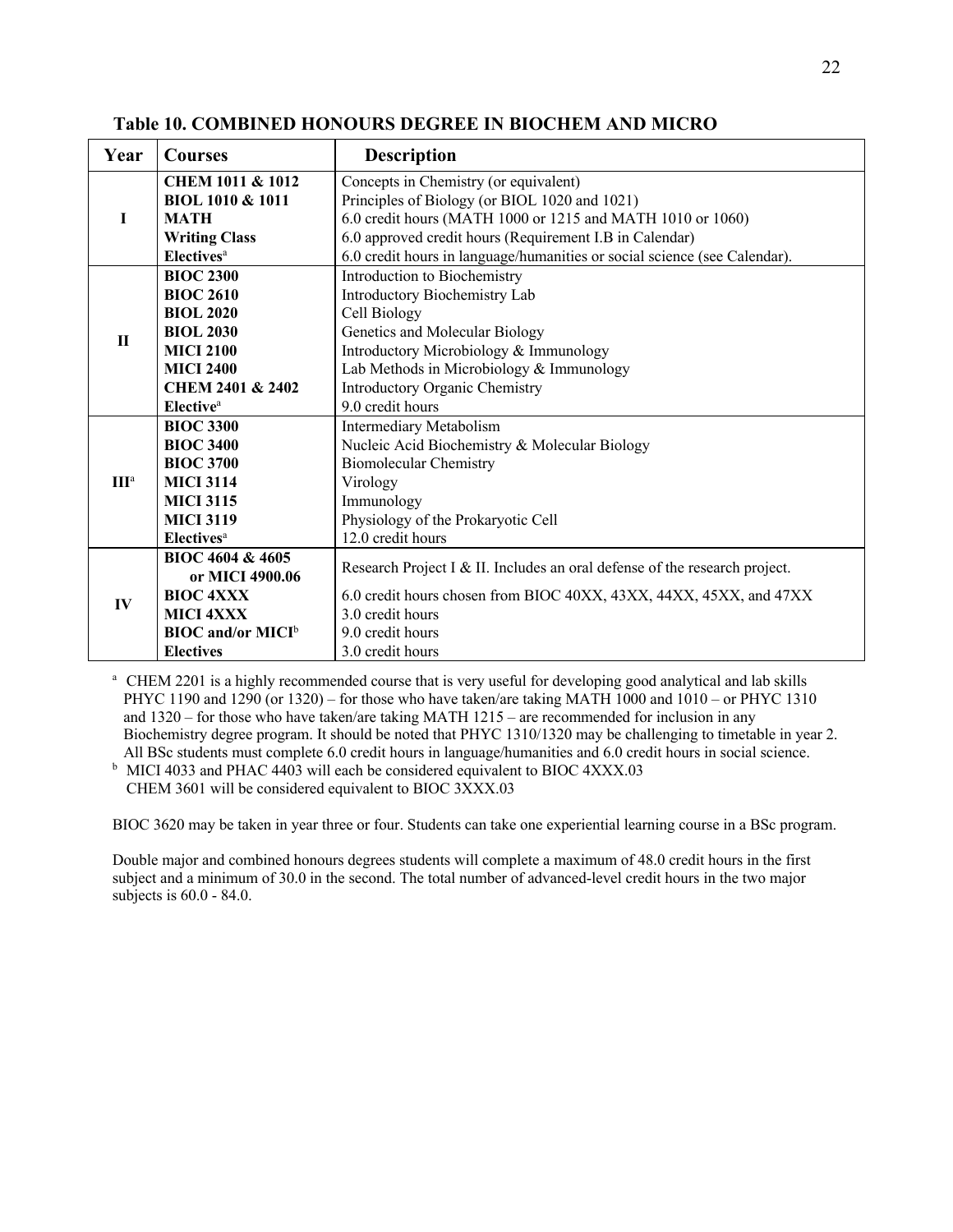| Year         | <b>Courses</b>                        | <b>Description</b>                                                         |
|--------------|---------------------------------------|----------------------------------------------------------------------------|
|              | <b>CHEM 1011 &amp; 1012</b>           | Concepts in Chemistry (or equivalent)                                      |
|              | <b>BIOL 1010 &amp; 1011</b>           | Principles of Biology (or BIOL 1020 & 1021)                                |
| I            | <b>MATH</b>                           | 6.0 credit hours (MATH 1000 or 1215 and MATH 1010 or 1060)                 |
|              | <b>Writing Class</b>                  | 6.0 approved credit hours (Requirement I.B in Calendar)                    |
|              | <b>Electives</b>                      | 6.0 credit hours in language/humanities or social science (see Calendar).  |
|              | <b>BIOC 2300</b>                      | Introduction to Biochemistry                                               |
|              | <b>BIOC 2610</b>                      | Introductory Biochemistry Lab                                              |
|              | <b>BIOL 2020</b>                      | Cell Biology                                                               |
|              | <b>BIOL 2030</b>                      | Genetics and Molecular Biology                                             |
| $\mathbf{H}$ | <b>BIOL 2060</b>                      | <b>Introductory Ecology</b>                                                |
|              | <b>BIOL 2003</b>                      | Diversity I                                                                |
|              | <b>BIOL 2004</b>                      | Diversity II                                                               |
|              | <b>CHEM 2401 &amp; 2402</b>           | Introductory Organic Chemistry                                             |
|              | <b>Electives</b>                      | $3.0$ credit hours <sup>a</sup>                                            |
|              | <b>BIOC 3300</b>                      | Intermediary Metabolism                                                    |
|              | <b>BIOC 3400</b>                      | Nucleic Acid Biochemistry & Molecular Biology                              |
|              | <b>BIOC 3700</b>                      | <b>Biomolecular Chemistry</b>                                              |
| III          | <b>BIOL 2040</b>                      | Evolution                                                                  |
|              | BIOL 3078 & 3079                      | Principles of Animal Physiology                                            |
|              | or Phyl 2030.06                       | Human Physiology                                                           |
|              | or BIOL 3050                          | Developmental Biology + 3.0 credit hours in Biology                        |
|              | <b>Electives</b>                      | 12.0 credit hours <sup>a</sup>                                             |
|              | BIOC 4604 & 4605 or                   | Research Project I & II. Includes an oral defense of the research project. |
|              | <b>BIOL 4900</b>                      |                                                                            |
| IV           | <b>BIOC 4XXX</b>                      | 6.0 credit hours chosen from BIOC 40XX, 43XX, 44XX, 45XX, and 47XX         |
|              | <b>BIOL 3XXX/4XXX</b><br>or BIOC 4XXX | 9.0 credit hours <sup>b</sup>                                              |
|              | <b>Electives</b>                      | 9.0 credit hours <sup>a</sup>                                              |

**Table 11. COMBINED HONOURS DEGREE IN BIOCHEM AND BIOL**

<sup>a</sup> CHEM 2201 is a highly recommended course as it is very useful for developing good analytical and lab skills. PHYC 1190 and 1290 (or 1320) – for those who have taken/are taking MATH 1000 and 1010 – or PHYC 1310 and 1320 – for those who have taken/are taking MATH 1215 – are recommended for inclusion in any Biochemistry degree program. It should be noted that PHYC 1310/1320 may be challenging to timetable in year 2. You could also graduate with a 90.0 credit hour B.Sc. in Biology after three years of study if you take BIOL 3078 & 3079 or BIOL 3050; otherwise you would need an additional 3.0 credit hours in BIOL 3/4XXX.All BSc students must complete 6.0 credit hours in language/humanities and 6.0 credit hours in social science.

<sup>b</sup> MICI 4033 and PHAC 4403 will each be considered equivalent to BIOC 4XXX.03 CHEM 3601 will be considered equivalent to BIOC 3XXX.03

BIOC 3620 may be taken in year three or four. Students can take one experiential learning course in a BSc program.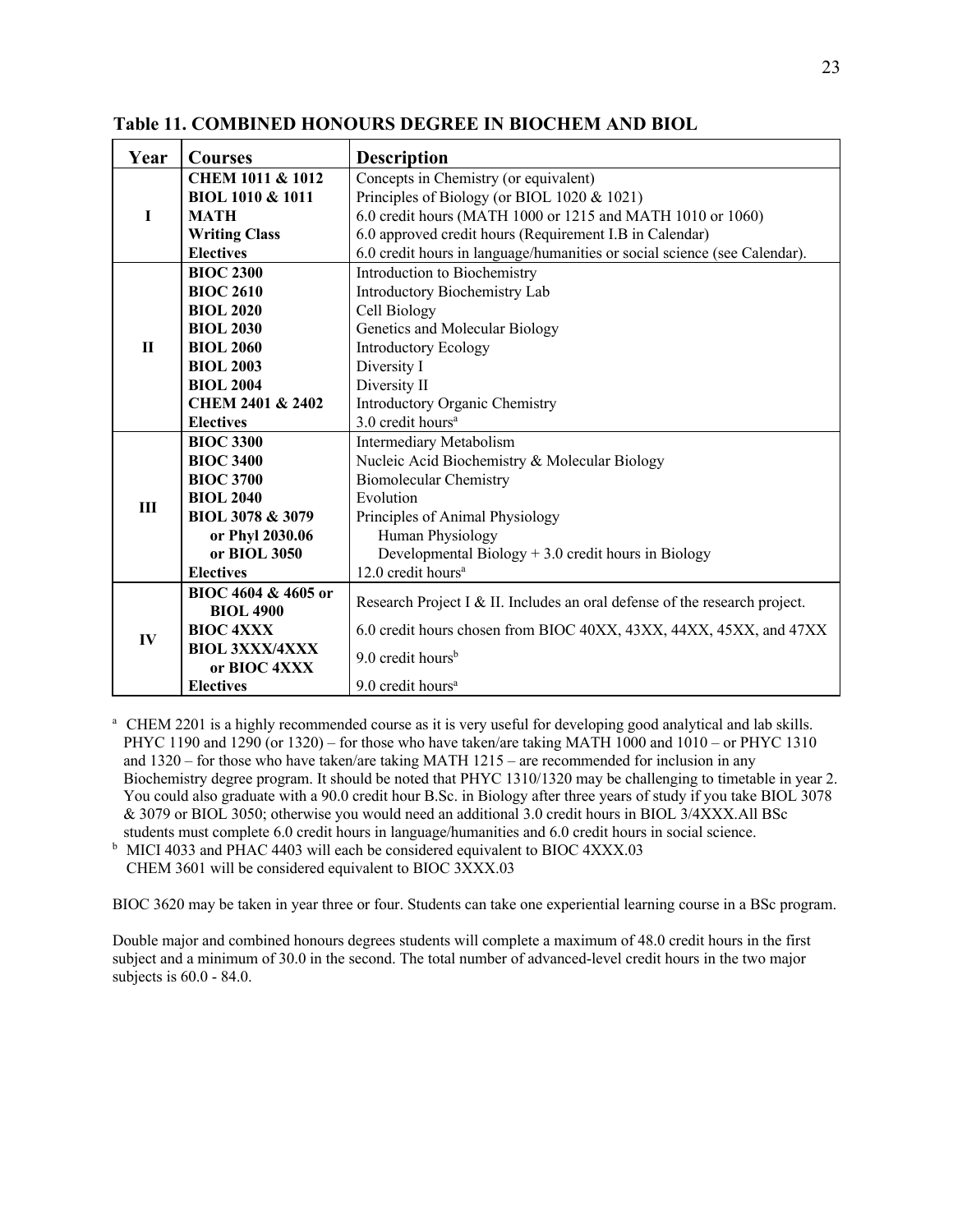| Year             | <b>Courses</b>              | <b>Description</b>                                                         |
|------------------|-----------------------------|----------------------------------------------------------------------------|
|                  | <b>CHEM 1011 &amp; 1012</b> | Concepts in Chemistry (or equivalent)                                      |
|                  | <b>BIOL 1010 &amp; 1011</b> | Principles of Biology (or BIOL 1020 and 1021)                              |
| L                | <b>MATH</b>                 | 6.0 credit hours (MATH 1000 or 1215 and MATH 1010 or 1060)                 |
|                  | <b>Writing Class</b>        | 6.0 approved credit hours (Requirement I.B in Calendar)                    |
|                  | PSYO 1XXX                   | PSYO 1011/1012 or PSYO 1021/1022 (social science requirement)              |
|                  | <b>BIOC 2300</b>            | Introduction to Biochemistry                                               |
|                  | <b>BIOC 2610</b>            | Introductory Biochemistry Lab                                              |
|                  | <b>BIOL 2020</b>            | Cell Biology                                                               |
|                  | <b>BIOL 2030</b>            | Genetics and Molecular Biology                                             |
| $\mathbf{H}$     | <b>PSYO 2000</b>            | Methods in Experimental Psychology                                         |
|                  | <b>NESC 2470</b>            | Systems Neuroscience                                                       |
|                  | <b>NESC 2570</b>            | Cellular Neuroscience                                                      |
|                  | <b>CHEM 2401 &amp; 2402</b> | Introductory Organic Chemistry                                             |
|                  | <b>PSYO 2501</b>            | <b>Statistical Methods I</b>                                               |
|                  | <b>BIOC 3300</b>            | Intermediary Metabolism                                                    |
|                  | <b>BIOC 3400</b>            | Nucleic Acid Biochemistry & Molecular Biology                              |
|                  | <b>BIOC 3700</b>            | <b>Biomolecular Chemistry</b>                                              |
| III <sup>a</sup> | <b>NESC 2XXX</b>            | 3.0 credit hours in Neuroscience                                           |
|                  | <b>NESC 3XXX</b>            | 6.0 credit hours chosen from approved NESC lab courses                     |
|                  | <b>L/H</b> Elective         | 6.0 credit hours in language/humanities (see Calendar).                    |
|                  | <b>Elective</b>             | 6.0 credit hours                                                           |
|                  | BIOC 4604 & 4605            | Research Project I & II. Includes an oral defense of the research project. |
| IV               | <b>BIOC 4XXX</b>            | 6.0 credit hours from BIOC 40XX, 43XX, 44XX, 45XX, and 47XX                |
|                  | NESC 3XXX/4XXX              | 6.0 credit hours                                                           |
|                  | <b>Elective</b>             | 12.0 credit hours                                                          |

#### **Table 12. COMBINED HONOURS DEGREE IN BIOCHEM AND NESC**

<sup>a</sup> Note if Neuroscience is the first named subject in the combined degree, Statistical Methods II (PSYO 3502) would need to be included, NESC 4501 & 4502 would replace BIOC 4604 & 4605. All BSc students must complete 6.0 credit hours in language/humanities and 6.0 credit hours in social science. MICI 4033 and PHAC 4403 will each be considered equivalent to BIOC 4XXX.03 CHEM 3601 will be considered equivalent to BIOC 3XXX.03

BIOC 3620 may be taken in year three or four. Students can take one experiential learning course in a BSc program.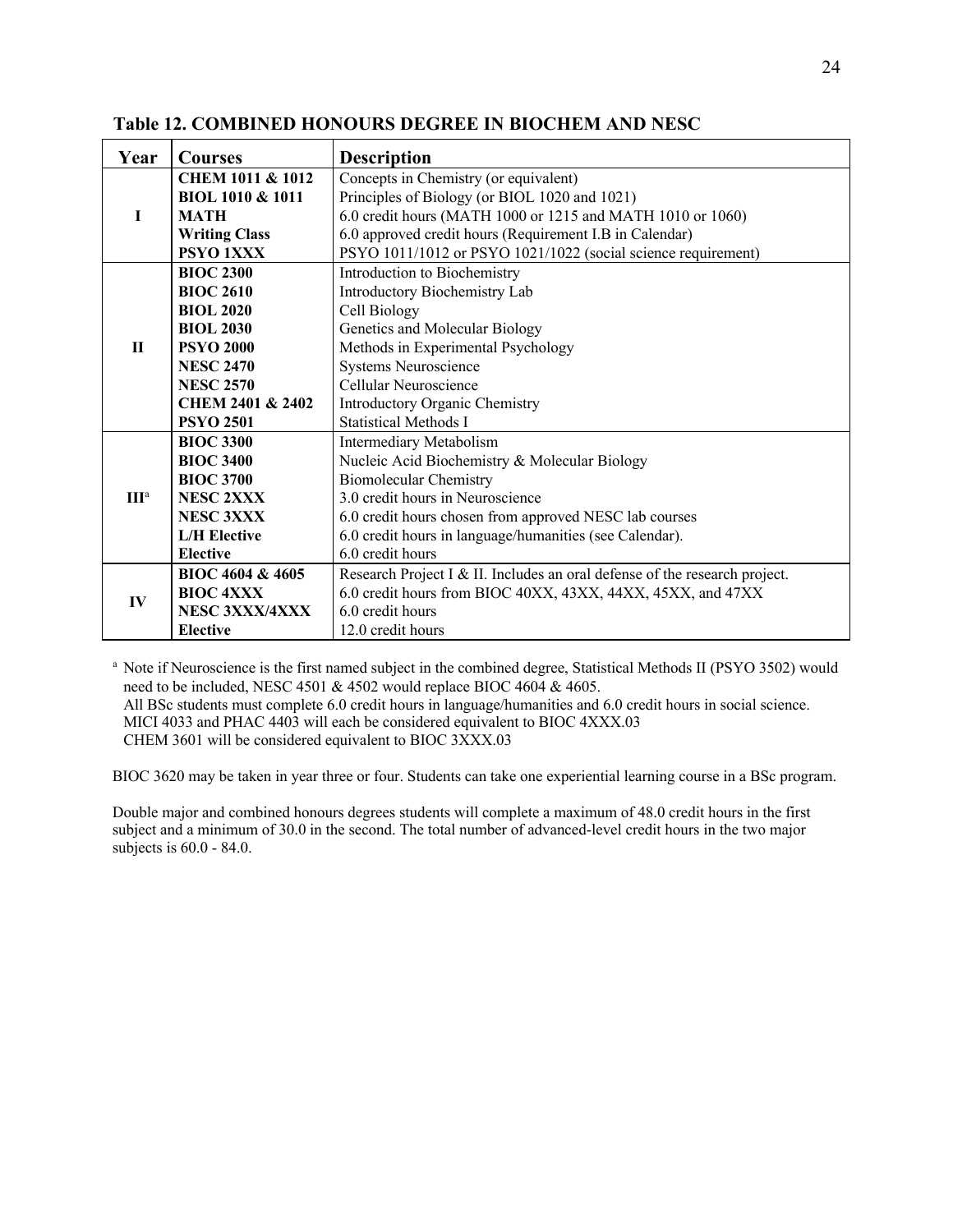| Year         | <b>Courses</b>                  | <b>Description</b>                                                         |
|--------------|---------------------------------|----------------------------------------------------------------------------|
|              | <b>CHEM 1011 &amp; 1012</b>     | Concepts in Chemistry (or equivalent)                                      |
|              | <b>BIOL 1010 &amp; 1011</b>     | Principles of Biology (or BIOL 1020 and 1021)                              |
|              | MATH                            | 6.0 credit hours (MATH 1000 or 1215 and MATH 1010 or 1060)                 |
|              | SUST 1000 & 1001                | 12.0 credit hours                                                          |
|              | <b>BIOC 2300</b>                | Introduction to Biochemistry                                               |
|              | <b>BIOC 2610</b>                | Introductory Biochemistry Lab                                              |
| $\mathbf{H}$ | <b>BIOL 2020</b>                | Cell Biology                                                               |
|              | <b>BIOL 2030</b>                | Genetics and Molecular Biology                                             |
|              | <b>CHEM 2401 &amp; 2402</b>     | Introductory Organic Chemistry                                             |
|              | SUST 2000 & 2001                | 12.0 credit hours                                                          |
|              | <b>BIOC 3300</b>                | Intermediary Metabolism                                                    |
|              | <b>BIOC 3400</b>                | Nucleic Acid Biochemistry & Molecular Biology                              |
| III          | <b>BIOC 3700</b>                | <b>Biomolecular Chemistry</b>                                              |
|              | <b>SUST Selective</b>           | 6.0 credit hours, cannot be BIOC XXXX                                      |
|              | <b>SUST Selective 3XXX/4XXX</b> | 6.0 credit hours, cannot be BIOC 3XXX/4XXX                                 |
|              | <b>Electives</b>                | $9.0$ credit hours <sup>a</sup>                                            |
|              | BIOC 4604 & 4605                | Research Project I & II. Includes an oral defense of the research project. |
|              | <b>BIOC 4XXX</b>                | 6.0 credit hours from BIOC 40XX, 43XX, 44XX, 45XX, and 47XX                |
| $\bf{IV}$    | <b>BIOC</b> or SUST selective   | 3.0 credit hours                                                           |
|              | <b>SUST Selective 3XXX/4XXX</b> | 6.0 credit hours, cannot be BIOC 3XXX/4XXX                                 |
|              | <b>Electives</b>                | $9.0$ credit hours <sup>a</sup>                                            |

#### **Table 13. COMBINED HONOURS DEGREE IN BIOCHEM AND ESS**

<sup>a</sup> ESS students meet the BSc writing component on completion of SUST 1000.06. Either SUST 1000.06 or SUST 1001.06 satisfies the BSc social science component. 6.0 credit hours in language/humanities must be completed for BSc graduation requirements.

SUST Selectives are chosen from list of courses approved by College of Sustainability. See Calendar or http://www.dal.ca/faculty/sustainability/programs/ess/approved-electives.html MICI 4033 and PHAC 4403 will each be considered equivalent to BIOC 4XXX.03

CHEM 3601 will be considered equivalent to BIOC 3XXX.03

BIOC 3620 may be taken in year three or four. Students can take one experiential learning course in a BSc program.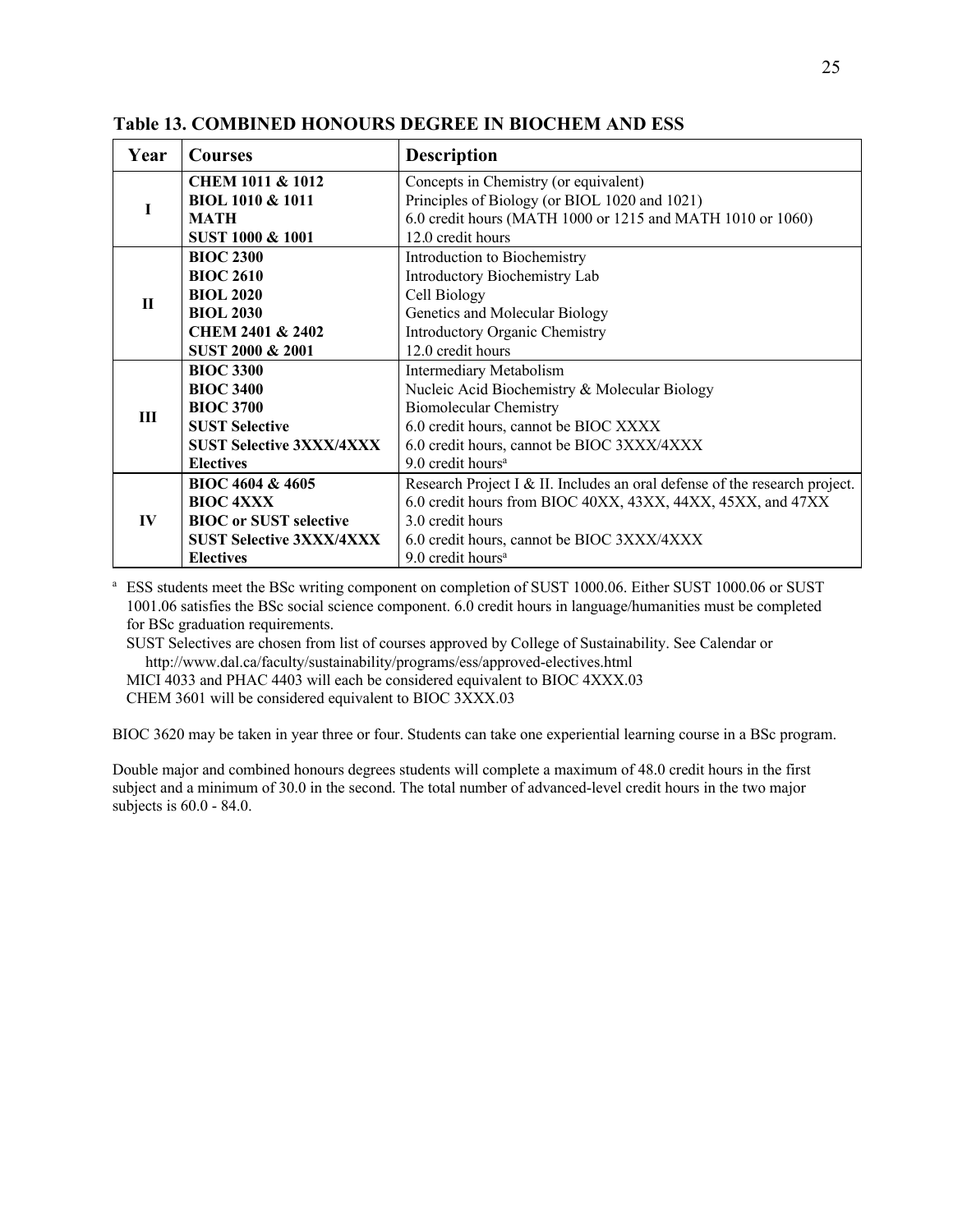| Year        | <b>Courses</b>                 | <b>Description</b>                                                         |
|-------------|--------------------------------|----------------------------------------------------------------------------|
|             | <b>CHEM 1011 &amp; 1012</b>    | Concepts in Chemistry (or equivalent)                                      |
|             | <b>BIOL 1010 &amp; 1011</b>    | Principles of Biology (or BIOL 1020 and 1021)                              |
|             | <b>MATH</b>                    | 6.0 credit hours (MATH 1000 or 1215 and MATH 1010 or 1060)                 |
|             | <b>ARTS 1000</b> <sup>b</sup>  | 12.0 credit hours                                                          |
|             | <b>BIOC 2300</b>               | Introduction to Biochemistry                                               |
|             | <b>BIOC 2610</b>               | Introductory Biochemistry Lab                                              |
| $\mathbf H$ | <b>BIOL 2020</b>               | Cell Biology                                                               |
|             | <b>BIOL 2030</b>               | Genetics and Molecular Biology                                             |
|             | <b>CHEM 2401 &amp; 2402</b>    | <b>Introductory Organic Chemistry</b>                                      |
|             | <b>ARTS 2XXX</b>               | 12.0 credit hours                                                          |
|             | <b>BIOC 3300</b>               | <b>Intermediary Metabolism</b>                                             |
|             | <b>BIOC 3400</b>               | Nucleic Acid Biochemistry & Molecular Biology                              |
| III         | <b>BIOC 3700</b>               | <b>Biomolecular Chemistry</b>                                              |
|             | <b>ARTS 3XXX</b>               | 9.0 credit hours                                                           |
|             | <b>Social Science Elective</b> | 6.0 credit hours social science (see Calendar)                             |
|             | <b>Elective</b>                | 6.0 credit hours                                                           |
|             | BIOC 4604 & 4605               | Research Project I & II. Includes an oral defense of the research project. |
| $\bf{IV}$   | <b>BIOC 4XXX</b>               | 6.0 credit hours from BIOC 40XX, 43XX, 44XX, 45XX, and 47XX                |
|             | <b>ARTS 4XXX</b>               | 6.0 credit hours                                                           |
|             | <b>Elective</b>                | 12.0 credit hours                                                          |

#### **Table 14. COMBINED HONOURS DEGREE IN BIOCHEM AND ARTSa**

<sup>a</sup> ARTS designates any subject granting major and double major degrees. Consult the ARTS department for specific advanced level (2XXX and above) courses you need to consider. The advanced credit hours in ARTS in this table somewhat mirror the increasing complexity of BIOC courses required at each level based on year of study.

<sup>b</sup> The writing requirement (Degree Requirements I.B) will likely be met in one of the Arts Major first year courses. All BSc students must complete 6.0 credit hours in language/humanities and 6.0 credit hours in social science. MICI 4033 and PHAC 4403 will each be considered equivalent to BIOC 4XXX.03 CHEM 3601 will be considered equivalent to BIOC 3XXX.03

BIOC 3620 may be taken in year three or four. Students can take one experiential learning course in a BSc program.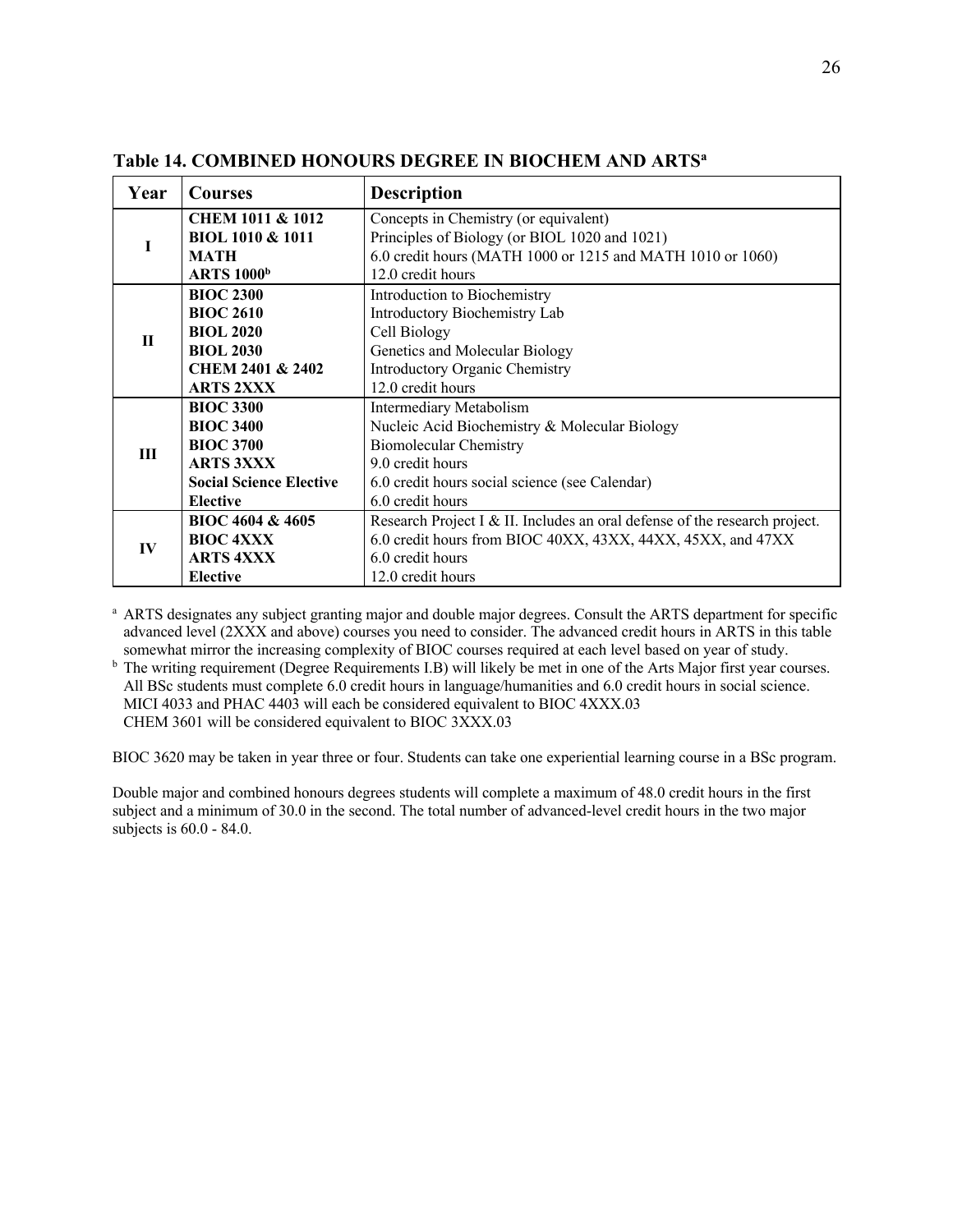#### *9. Multidisciplinary Honours Programs*

Occasionally a student wants to follow a course of study that cannot fit into either a concentrated or a combined honours framework. This student can apply for admission to a multidisciplinary honours program, which includes **72.0** advanced credit hours in **three** or more subject areas, for details see the Undergraduate Calendar (Degree Requirements). For instance a student in such a program may choose 30.0 credit hours in Biochemistry, 24.0 in Chemistry, and 18.0 (including the Honours Research Project) in Psychology. The actual research for the project may be carried out in the Pharmacology department, and the Honours Qualifying Component can be obtained in Psychology.

Graduates from a multidisciplinary honours program almost always have to do extra course work if they wish to pursue graduate studies in any one of their three honours subjects. On the other hand, a suitable multidisciplinary honours degree can be an excellent preparation for graduate work in departments that do not have an undergraduate degree program. At Dalhousie, both physiology and pharmacology are in this category.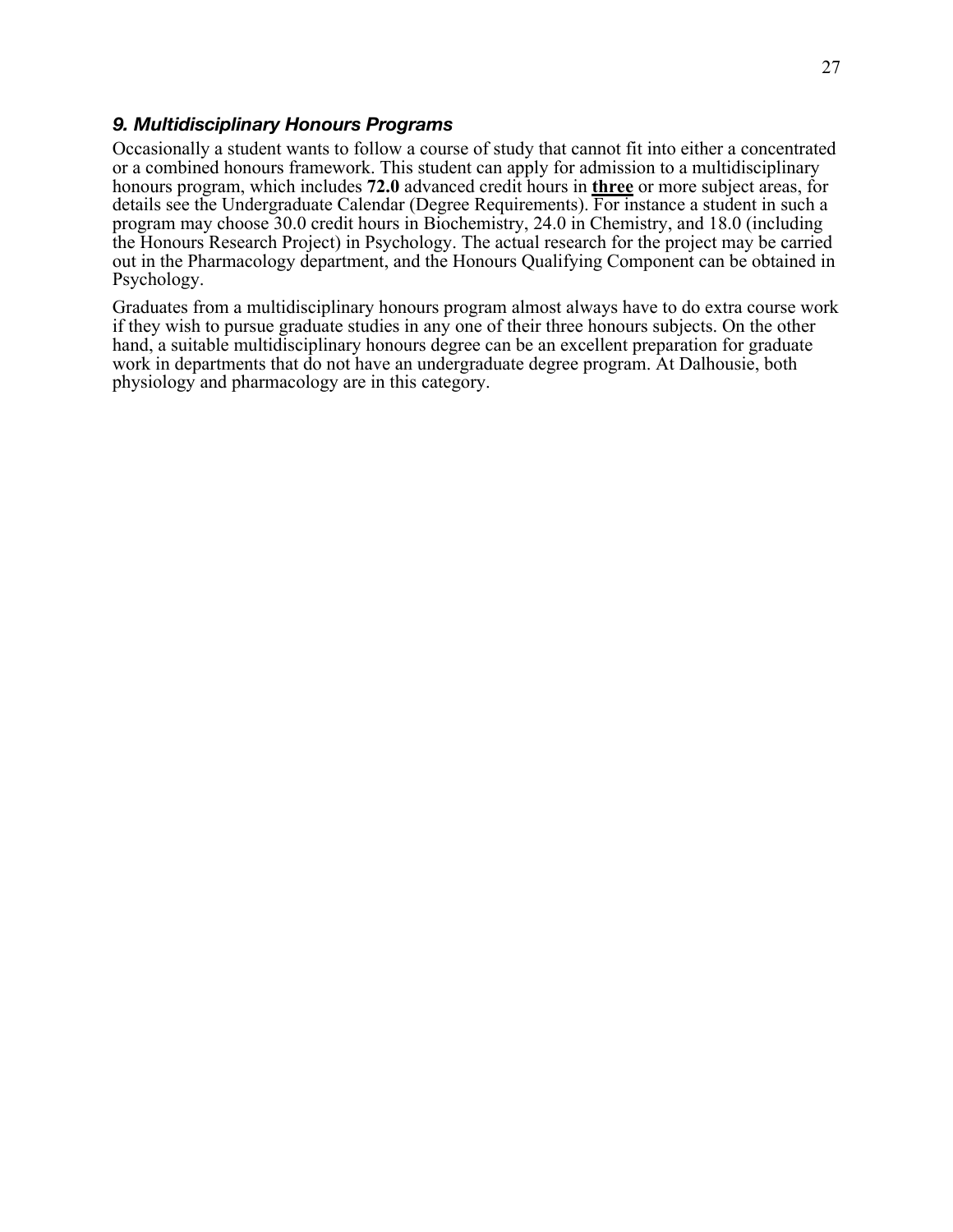## **Policy for students repeating a BIOC course with an integral lab component**

Students who have previously taken BIOC 3300, BIOC 3400, or BIOC 3700 and passed the laboratory component will not be allowed to retake the lab component if they redo the course. The previous lab marks will be used to assign the grade for the lab component based on the weight given to this component in the prospectus for the course in the year it is retaken.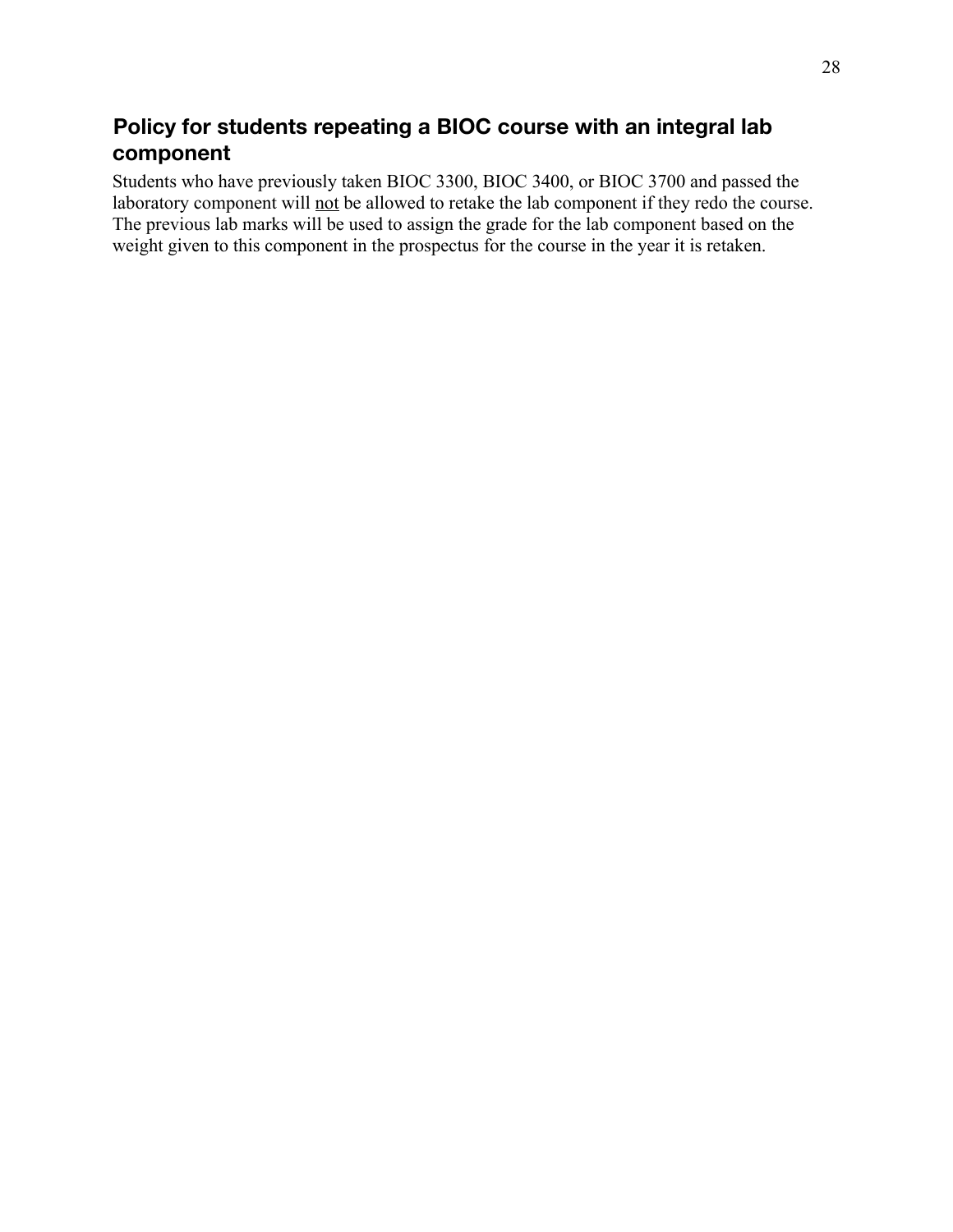## **Medical Biotechnology**

For students who are interested in Medical Biotechnology as a career, the following courses are suggested either to fulfill program requirements or as electives.

|             |                               | $\frac{1}{2}$ of $\frac{1}{2}$ of $\frac{1}{2}$ of $\frac{1}{2}$ of $\frac{1}{2}$ of $\frac{1}{2}$ of $\frac{1}{2}$ of $\frac{1}{2}$ of $\frac{1}{2}$ of $\frac{1}{2}$ |
|-------------|-------------------------------|------------------------------------------------------------------------------------------------------------------------------------------------------------------------|
| BIOC 4010   |                               | <b>Bioinformatics</b>                                                                                                                                                  |
| BIOC 4403   |                               | Genes and Genomes                                                                                                                                                      |
| BIOC 4404   |                               | Gene Expression                                                                                                                                                        |
| <b>BIOC</b> | 4501                          | Medical Biotechnology I                                                                                                                                                |
| <b>BIOC</b> | 4700                          | Proteins                                                                                                                                                               |
| <b>BIOC</b> | 4701                          | Enzymes                                                                                                                                                                |
| <b>BIOC</b> | 4702                          | Macromolecular Biophysics                                                                                                                                              |
| <b>BIOC</b> | 4703                          | <b>Structural Biology</b>                                                                                                                                              |
| <b>BIOC</b> | 4813                          | <b>Biochemistry of Clinical Disorders</b>                                                                                                                              |
| <b>BIOC</b> | 4835                          | Human Genetics                                                                                                                                                         |
| MICI 2115   |                               | Human Organs and Tissues                                                                                                                                               |
| MICI 3024   |                               | Microscopy                                                                                                                                                             |
| MICI 3119   |                               | Physiology of the Prokaryotic Cell                                                                                                                                     |
| MICI 4027   |                               | Molecular Mechanisms of Cancer                                                                                                                                         |
| MICI 4118   |                               | Molecular Bacterial Pathogenesis                                                                                                                                       |
| MICI        | 4302                          | Molecular Immunology (requires MICI 3115)                                                                                                                              |
| <b>BIOL</b> | 3102                          | Microbial Eukaryotes: Biodiversity and evolution                                                                                                                       |
| <b>BIOL</b> | 3036                          | Transgenic Organisms                                                                                                                                                   |
| <b>BIOL</b> | 4020                          | <b>Advanced Cell Biology</b>                                                                                                                                           |
| PHAC 4403   |                               | <b>Systems Pharmacology I</b>                                                                                                                                          |
|             | PHYL 2030.06                  | Human Physiology                                                                                                                                                       |
| PHYL 4322   |                               | Core Concepts in Medical Physiology (requires PHYL 2030)                                                                                                               |
| STAT 1060   |                               | Introductory Statistics for Science and Health Sciences                                                                                                                |
| STAT 2060   |                               | Introduction to Probability and Statistics I                                                                                                                           |
|             | <b>Other Useful Electives</b> |                                                                                                                                                                        |
| <b>BIOL</b> | 2060                          | Introductory Ecology                                                                                                                                                   |
| <b>BIOL</b> | 3060                          | Environmental Ecology (requires BIOL 2060)                                                                                                                             |
| <b>CSCI</b> | 1204                          | Computer Techniques for Health and Life Sciences                                                                                                                       |

Ethics and Health Care: Social Policy

CHEM 3203 Advanced Analytical Laboratory

PHIL 2485 Technology and the Environment<br>PHIL 2805 Ethics and Health Care: Patient Ca PHIL 2805 Ethics and Health Care: Patient Care<br>PHIL 2810 Ethics and Health Care: Social Policy

PHIL 2480 Environmental Ethics<br>PHIL 2485 Technology and the E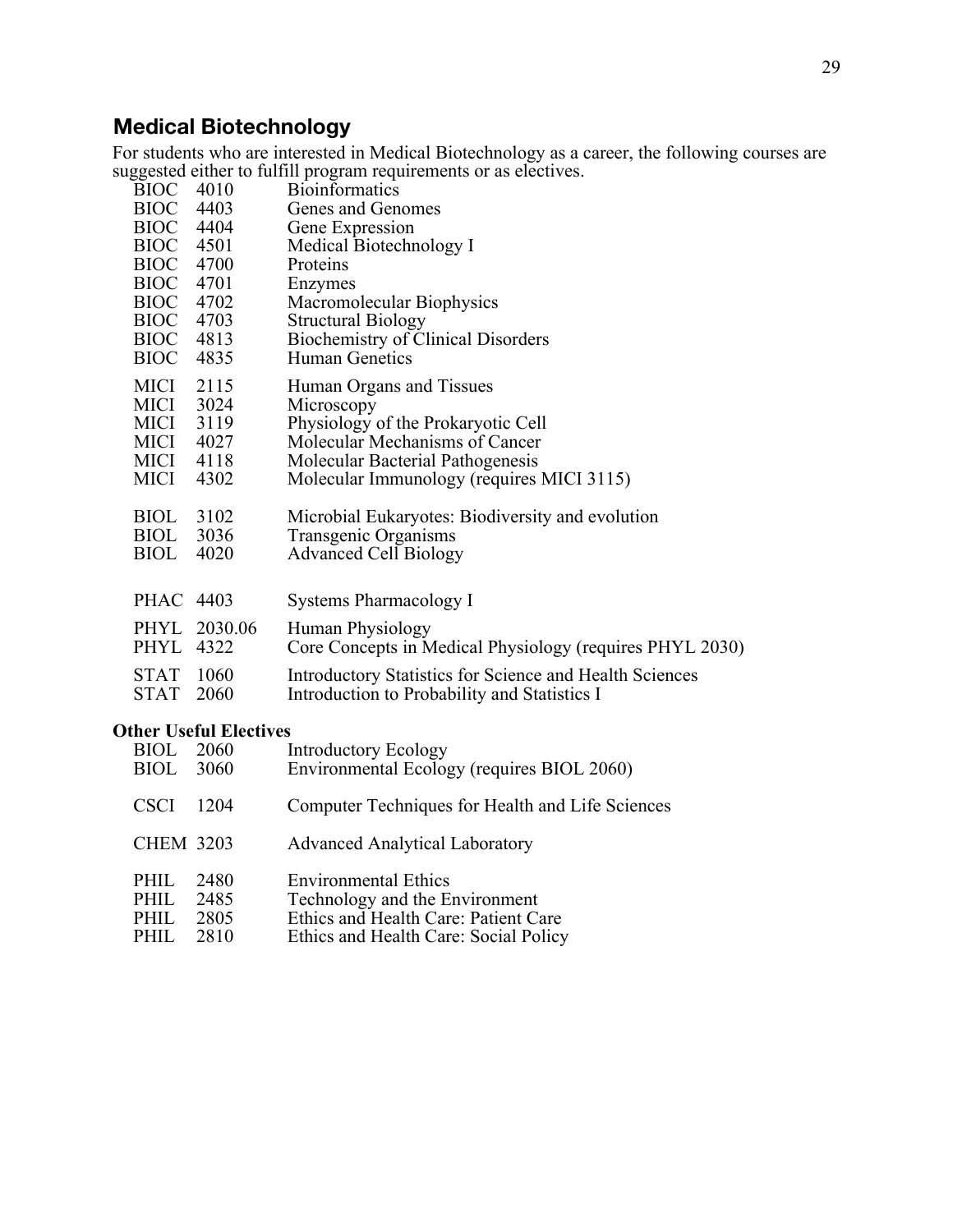## **Certificate in Genetics**

This certificate provides students with an opportunity to take, within Honours or Major BA or BSc degree program, a set of courses and a research project that will accord them recognition of specialization in genetics. Enroll in the Certificate in Genetics program in your third year of study when seeking approval of the research component by the Genetics Certificate Coordinator for their department. Completion of the certificate will be shown on a student's transcript.

It is the responsibility of students in the Certificate in Genetics to complete the required courses, and to provide the departmental certificate coordinator with confirmation that the necessary courses have been taken by the end of the examination period in their final year of study. The certificate will only be awarded to students upon graduation from their undergraduate degree program. Genetics Certificate requirements:

1. A minimum grade of a B- is required in four mandatory courses:

BIOL 2020: Cell Biology BIOL 2030: Genetics and Molecular Biology BIOC 2300: Introduction to Biochemistry BIOC 3400: Nucleic Acid Biochemistry and Molecular Biology

2. A minimum grade of B- in 12 credit hours of elective courses chosen from the following list (at least 6 credit hours must be at the 4000 level):

2000 level

BIOL 2040: Evolution

3000 level

BIOL 3036: Transgenic Organisms BIOL/MARI 3042: Molecular Ecology BIOL 3044: Ecological Genetics BIOL 3046: Molecular Evolution BIOL 3102: Microbial Eukaryotes: Biodiversity and Evolution MICI 3114: Virology MICI 3119: Physiology of the Prokaryotic Cell NESC 3670/PSYO 3670: Genes, Brain and Behaviour

#### 4000 level

BIOC 4010: Bioinformatics BIOC/MICI 4027.03: Molecular Mechanisms of Cancer BIOC 4403: Genes and Genomes BIOC 4404: Gene Expression BIOC 4501: Medical Biotechnology BIOC 4835/BIOL 4035: Human Genetics MICI 4114: Advanced Topics in Molecular and Medical Virology MICI 4033: Advanced Microbial Genetics

- 3. Other required courses (either of these are prerequisites for BIOC 3400) CHEM 2441 or CHEM 2401 & 2402
- 4. A minimum grade of B- in 3.0 credit hours or more of independent research on a topic involving molecular genetics, transmission genetics or population genetics. Options are:

| BIOC 4001             | BIOL/MARI 4901 & 4902 (formerly 4900.06) |
|-----------------------|------------------------------------------|
| BIOC 4604 & 4605      | MICI 4701 & 4702 (formerly 4700.06)      |
| <b>BIOL/MARI 4806</b> | MICI 4901 & 4902 (formerly 4900.06)      |
| BIOL/MARI 4807        | NESC/PSYO 4501 & 4502 (formerly 4500.06) |
| BIOL/MARI 4809        | SCIE 4101 & 4102 (formerly 4100.06)      |
| BIOL/MARI 4811        | SCIE 4901 & 4902 (formerly 4900.06)      |

The research topic must be pre-approved by the department's Certificate Coordinator.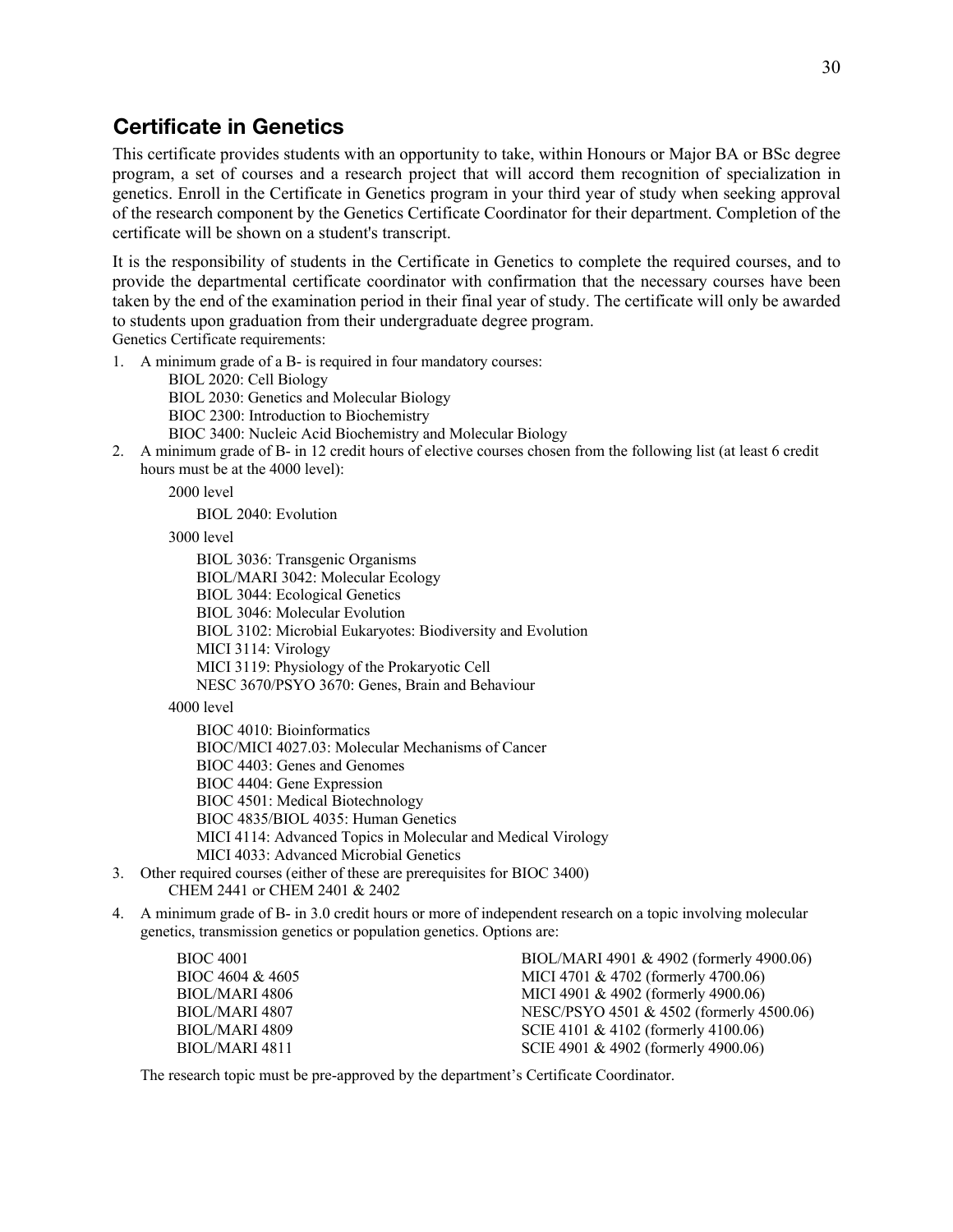## **Minor In Bioinformatics**

Much of the current research in the biological sciences today requires the handling of "Big Data". Nowhere is this need more apparent than in the area of genomics, where next generation sequencing techniques are capable of producing, at a relatively low cost, hundreds of gigabytes and even terabytes of DNA sequence data. There is increasing need for people who have an understanding of molecular and evolutionary genomics (the structure and function of genes and genomes) and the skill set needed to analyze the data. A **Minor in Bioinformatics** provides students with an introduction to molecular genomics and to some of the informatics tools currently available.

## **PATH for Biochemistry & Molecular Biology students**

**Coordinator:** Dr. Claudio Slamovits (claudio.slamovits@dal.ca)

**Students must take all required courses and enough selective courses to total 18 credit hours.**  Courses (required or selective) cannot be used toward the Minor if the course is being counted toward a Major or Honours degree.

#### **Required prerequisite courses** (don't count toward minor)

- **CSCI 1105.03** Introduction to computer programming (or **CSCI 2202.03** Computer Modelling for Scientists)
- **CSCI 1110.03\*** Introduction to Computer Science
	- § **\***Students with prior programming experience may register in **CSCI 1110.03**  without taking **CSCI 1105.03** or **2202.03**
- **BIOL 1010.03** Principles of Biology Part I or BIOL 1020.03 Introductory Biology I
- **MATH 1000.03** Differential and Integral Calculus I or **MATH 1215.03** Life Sciences Calculus

**Required course**

• **STAT/MATH 2060.03** Introduction to Probability and Statistics

#### **Selectives**

- **STAT/MATH 2080.03** Statistical Methods for Data Analysis and Inference
- **CSCI 2110.03** Data structures and algorithms **OR CSCI 2141:** Introduction to Databases **(Highly recommended)**
- **CSCI 4180.03** Intro to Computational Biology and Bioinformatics
- **CSCI 4181.03** Bioinformatics Algorithms
- **BIOL 3046.03** Molecular Evolution
- **\*BIOC 4010.03** Bioinformatics (offered on odd-numbered years only)
- **\*BIOC 4403.03** Genes and Genomes (**Highly recommended**)

\* Cannot be used toward the Minor if the course is being counted toward a Major or Honours degree